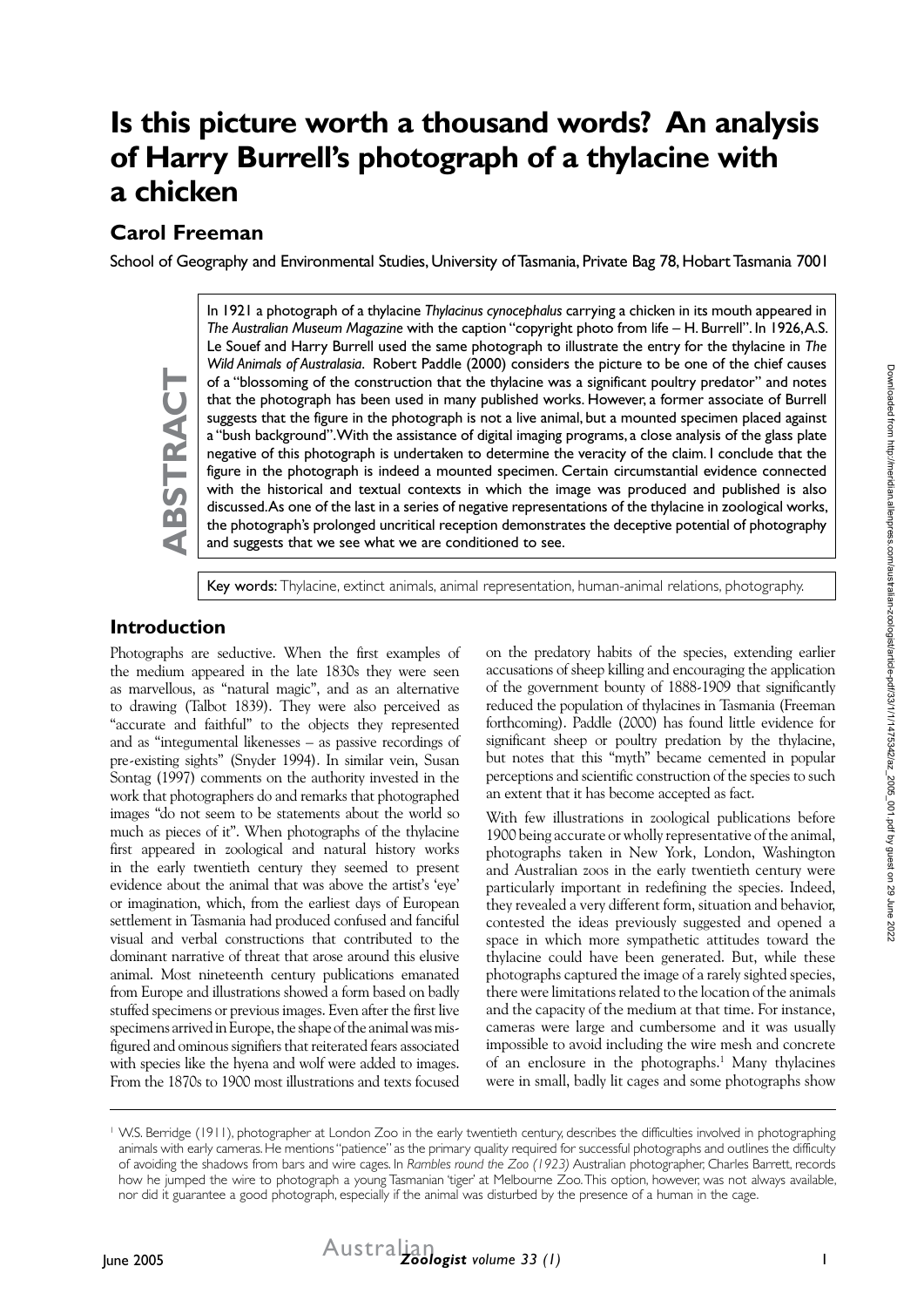evidence of distortion as the camera failed to adjust to the limited angle of vision. Technical limitations such as shutter speed in early cameras meant that any movement of the animal resulted in a blurred image (Berridge 1911). For instance, a photograph of a thylacine used to illustrate a paper by Sharland (1938) in the *Proceedings of the Royal Society of NSW* shows the effect of movement on the quality of the picture. Despite, or sometimes because of, these restrictions early photographs are seen as accurate, objective and an invaluable aid to the "investigation of nature" (Lankester 1923), while assumptions of authority in relation to zoological works allow the photographs that appeared in them to accumulate integrity.

The idea of the photograph as 'evidence', however, had been compromised not long after the invention of photography when the first techniques for retouching negatives were exhibited at the Paris World Fair in 1855 (MacQuire 1998). It also became apparent that photographs could be cropped, reduced, blown up, and embellished to produce different effects. In 1904, heralding an increase in photo manipulation following the perfection of the half-tone printing technique and a subsequent reaction to the practice, Sadakichi Hartman railed against the application of paint and pen for the purposes of "individual expression" (Newhall 1980; Lowrey 1998). But there were other ways in which the content of a photograph could be determined. While it is understood that human subjects are often posed before a picture is taken, it is not so often realised that the natural world can also be re-arranged to comply with pictorial conventions. In the past this was often achieved by the removal of trees and placing of objects or figures in the foreground (Bonyhady 2000), while on the level of photographic process, several negatives could be printed together, or several photographs

could be cut, pasted, retouched and then rephotographed, to form a composite image. For instance, in 1910 Frank Hurley combined photographs of stags in various positions at the Sydney Zoo into a "family setting" (Bickel 1980). Later, as official Australian war photographer for both world wars, Hurley produced images of exploding bombs, ruined landscapes and wounded men in dramatic atmospheric conditions using up to twelve negatives, double exposure and enlargement (O'Keefe 1986).<sup>2</sup> Around the 1920s and 30s, photographic fakes were enjoyed for their "humour or sensationalism" (Gavard 1999). A well-known example produced in 1917 shows a young girl watching a group of fairies dancing on a log. Photographic experts could not be certain it was a fraud and some declared the Cottingley Fairies authentic. It was not until 65 years later, when the perpetrators of the photograph admitted that the image was achieved with cut-out shapes and hat pins, that it was confirmed as a hoax (Garvard 1999). But perhaps the most infamous contrived representations are those photographed by Edward Curtis, who removed indications of twentieth century influences and introduced traditional 'props', as well as suggestive captions, to construct images of a "vanishing race" of American Indians between 1907 and 1930, at the same time claiming that his work complied with the "strictest standards of scientific accuracy" (Jackson 1992). Lowrey (1998) maintains that during this era news photos were also shaped to the expectations and preferences of the public and to illustrate preconceived ideas that were regarded as "interesting".

This, then, was photography practice in the early twentieth century when the compelling image of a thylacine with a chicken appeared in *The Australian Museum Magazine* and *The Wild Animals of Australasia* (Figure 1). As the



Figure 1. The photograph of a thylacine with a chicken as it appears in the *Australian Museum Magazine* 1:3 1921.



<sup>&</sup>lt;sup>2</sup> Frank Hurley is perhaps best known for the photographs and film of Shackleton's Antarctic expedition in 1914. Some of his war photographs are considered by one biographer to be "reminiscent of a 1920s Hollywood movie" (O'Keefe 1986). The composite pictures he produced provoked criticism and controversy for compromising "the veracity of the photographic record" (Thomson 1999), but Hurley's justification was that they were the only way "to illustrate to the public the things our fellows do and how war is conducted. They can only be got by printing a result from a number of negatives or re-enactment" (O'Keefe 1986).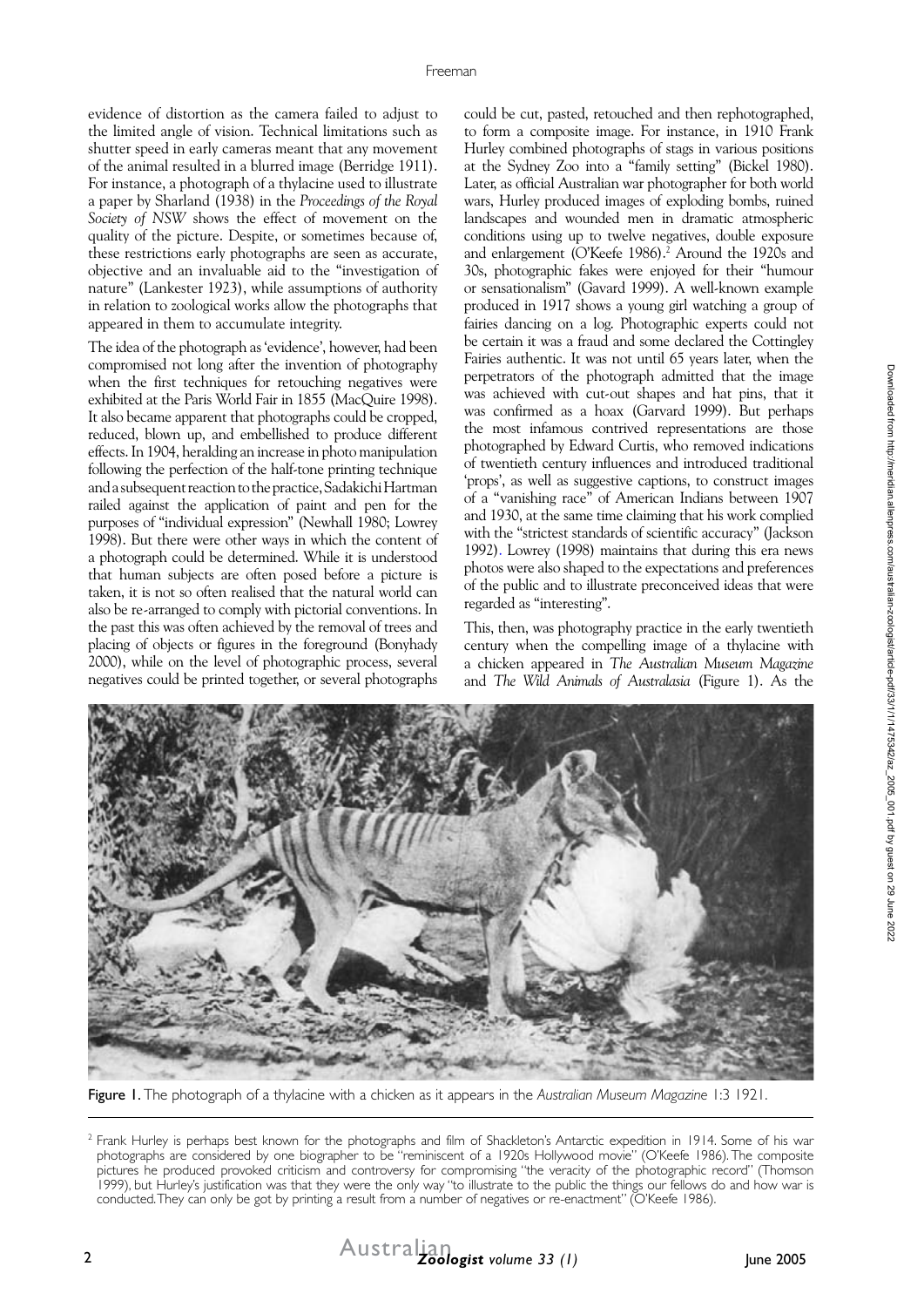only photograph of a thylacine in possession of domestic prey, the 'thousand words' this picture encapsulates is that the thylacine is predominantly a threat to livestock  $-$  a representation temporarily submerged at the time by pictures of docile animals in zoo enclosures. And, at first sight, it seems that few of the adjustments I have mentioned above could apply to the image. However, in his book *The Last Tasmanian Tiger* (2000) Paddle has noted that the photograph has been cropped to omit a cage environment and that the suggestion has been made in popular publications that the thylacine in the picture has come out of the wild to raid a hen house. Paddle includes a version that is deposited in the Norman Laird Collection, Archives Office of Tasmania, revealing a wire fence behind the figure. He states that the photograph shows a captive thylacine in James Harrison's private zoo in Wynyard, Tasmania, but provides no evidence for his statement except that "Harrison's cages emphasised natural environments". A similar location is suggested in descriptive captions for several reproductions of the image both before and after Paddle's book was published, but similarly, no supporting evidence is offered. $3$  But what if there are ways so far *not considered* in which the illustration is not what it seems? In the light of contemporary photographic practices and an intriguing and apparently disregarded claim in Laird's folder of photographs and cuttings in the Tasmanian Archives, this paper offers a fresh encounter with the photograph of the thylacine with a chicken.

## **Discovery in the Archives**

Norman Laird (1915-1978) was an associate of Harry Burrell at the now defunct Institute of Anatomy in Canberra in the 1930s where he trained as a scientific artist under Sir Colin Mackenzie and became interested in photographing microscopic objects, particularly those relating to histological and anatomical dissections. During this time, he supplied scientific illustrations for Australian museums and universities, as well as the Smithsonian Institute and Field Museum of Natural History (Laird 1943-78). He moved to Tasmania around 1940 where, for most of his life, he was a professional filmmaker and photographer with membership of the prestigious London Institute of Photographers and the production of 90 films, hundreds of published photographs, and several books to his credit (Greener 1971; Margaret Laird-Valentine pers. comm. 2004). From 1942-45 he worked with the

Photographic Reconnaissance Unit in Darwin where he was engaged in photographic interpretation, tropical long-distance combat photography, instructing USA Air Force personnel in air photography, and the production of 154,000 aerial prints for the North Australian Coastal survey. During 1947 and 48 he was photographer-incharge on the first A.N.A.R.E. expedition to Macquarie Island, where he also carried out a collection and survey of the botany of the island.<sup>4</sup> He initiated the Tasmanian Government Film Unit, which he managed during the 1950s and 60s, making films and taking photographs for the Departments of Agriculture, Tourism and Forestry. He was considered an outstanding photographer, with expertise in the production of instructional and documentary films, as well as aerial and scientific photography. In addition, his wildlife photographs and articles appeared regularly in the popular magazine *Walkabout,* American and European nature magazines and also in *The Australian Museum Magazine* (Laird 1943-78)*.* <sup>5</sup> In the 1970s he edited one of the first books about wilderness photography, *The World of Olegas Truchanus*, working with a team that included photographer Peter Dombrovskis and contributing a preface to the work (Angus 1975).<sup>6</sup> Particularly pertinent to this paper, in the 1960s he led the Tasmanian Thylacine Research Group, communicating with the directors of museums and zoos in Europe, America and Australia on subjects ranging from early illustrations of the thylacine and first hand accounts of the animal, to old photographs of the species. A collection of letters to institutions and individuals, such as David Fleay, director of Healesville Sanctuary in Victoria, in a private collection (Laird 1943-78) attests to the breadth and depth of his investigation of the species. His views on photographs of the thylacine are encapsulated in a typewritten note on "Art and the Thylacine" in a plastic folder of letters. He writes, "undoubtedly the photograph, no matter its age is a better guide to the shape and form of this animal than any historical plate, and in the final analysis, though it is a myth to believe that the camera cannot lie, it may be said that from the scientific point of view, it lies less than the brush and pen" (Laird 1943-78).

A considerable amount of material relating to Laird's photographic career, including papers and photographs of his Antarctic visit and native plants and animals, has been deposited in the State Archives Office in Hobart (Laird 1945-77).7 Among this material are many photographic

<sup>3</sup> These include reproductions in *The Advocate,* Friday March 17, 1972 and David Owen's recent book *Thylacine: The Tragic Tale of the Tasmanian Tiger* (2003). Only Paddle credits Burrell with photography of the image.

<sup>4</sup> The collection of several thousand specimens, with copious field notes and diagrams, is held in the Tasmanian Herbarium, University of Tasmania.

<sup>5</sup> For instance, he contributed several photographs for an article by J.R. Kinghorn in *The Australian Museum Magazine* (1944). The quality of these photographs compared to others in the *Magazine* around this time, including some by Burrell (Troughton 1943, 1944), is particularly noticeable. His photo "Frilled Lizard with locust" was a well-known cover photo for *Walkabout* (Laird 1945) and he contributed essays to this publication on wildlife and botanical subjects, for instance, in 1945, 1946, 1948 and 50.He also wrote and illustrated articles for American *Nature Magazine* and the Dutch magazine *Panorama* (Laird 1943-78).

<sup>6</sup> Other notable achievements include a documentary film about the Sydney to Hobart yacht race, *Hard to Windward*, which won an international award for a sporting film (Laird 1943-78) and a detailed photographic record and analysis of the carvings of convict Daniel Herbert on the Ross Bridge in Tasmania that he produced with Leslie Greener (Greener 1971).

 $^7$  This is only part of a collection of photographs, letters, testimonials and newspaper cuttings that are meticulously mounted and preserved and held in a private collection (Laird 1943-78). Laird's passion for photography and preserving material items was exceptional.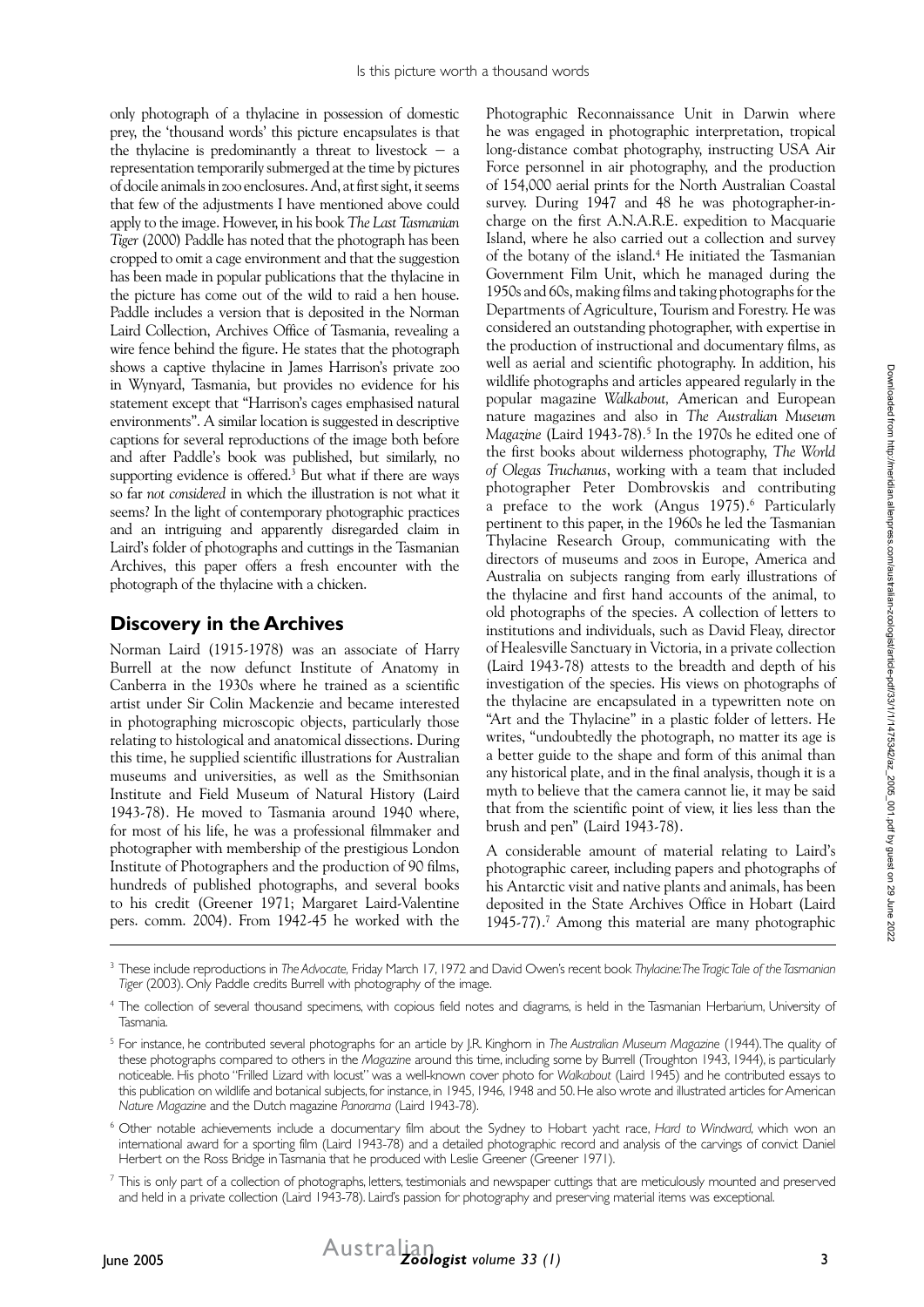Freeman



Figure 2. A high-resolution scan of glass plate negative V8221 showing the full view of the thylacine with a chicken photograph. Australian Museum Archives: series 392.



Figure 3. The "Harry Burrell original" of a thylacine without a chicken in Norman Laird's folder NS1143/1. State Archives Office, Tasmania.

negatives and prints of the thylacine; pictures from this collection are often used to illustrate popular and academic publications. The album in which the chicken photograph appears was assembled in the 1960s and 70s (Laird-Valentine pers. comm. 2005). It consists of newspaper cuttings, photocopies and reference material resulting from Laird's research on the species. Items relating to Harry Burrell's photographs take up considerable space in

folder NS1143/1. Laird shows examples of their use and misuse, for instance, how a figure of the thylacine without a chicken has been "pirated" for other publications without crediting Burrell as the photographer and how it has been touched up to constitute "a good likeness of the real animal" − an indication of the integrity and professionalism with which Laird approached the subject of photography, and a suggestion that the figure it shows

4 *Australian Australian Zoologist volume 33 (1)* June 2005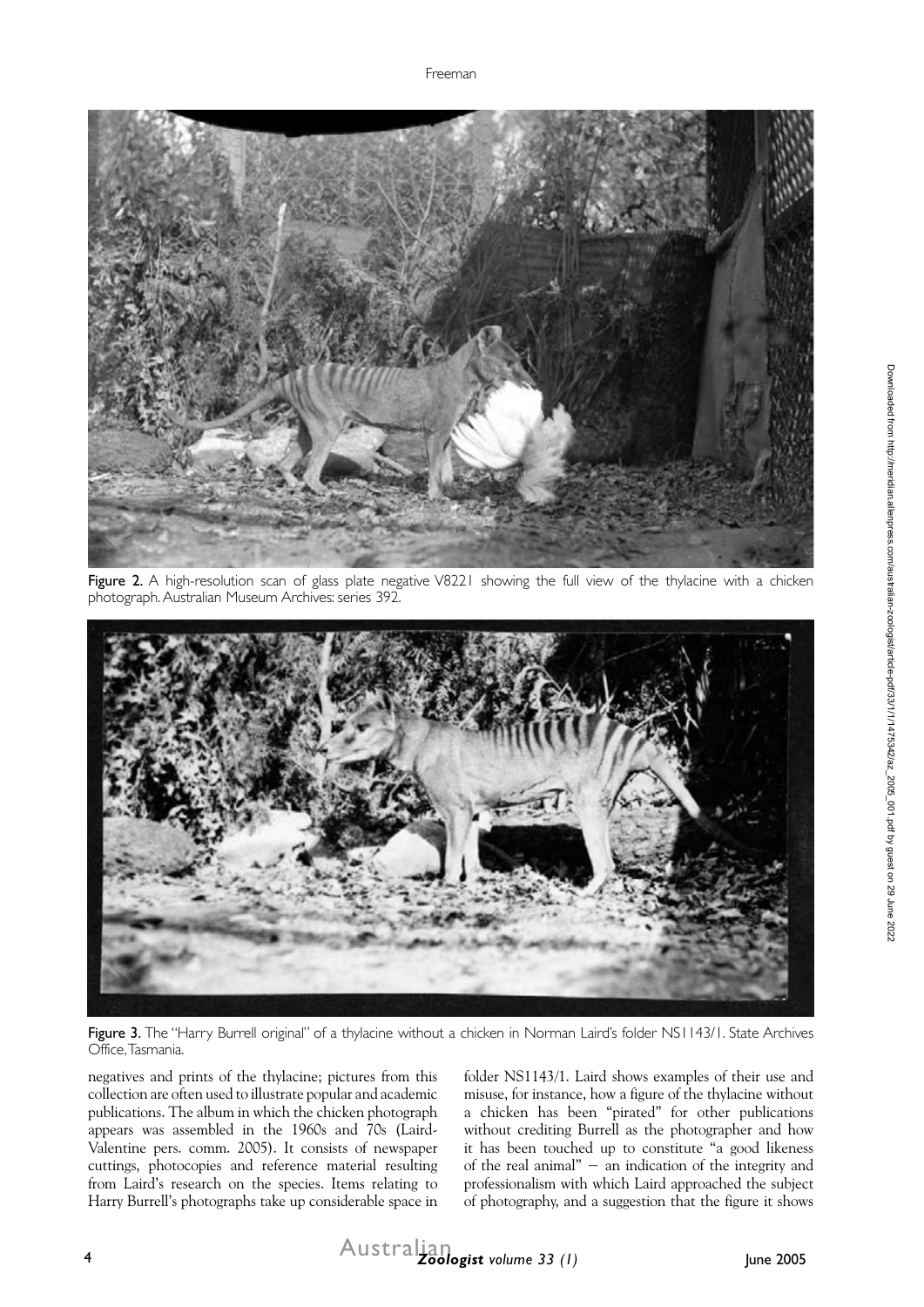is not a live specimen. The "Harry Burrell original" placed above a reproduction of this "likeness" is shown in Figure 3. Laird states that this original was "taken at the same time and of the same animal as that published in *The Wild Animals of Australasia*".8 This implies that the chicken photograph may also contain signs of having been retouched and may not show a live animal. Laird states that Burrell gave him ½ glass plate negatives of both these photographs in the mid-1930s and includes prints of the photographs under flaps of black paper to protect them from light, on which he has a typed note "Rare and Precious Photograph". There are only four glass plate negatives in Laird's extensive collection of thylacine photographs and these are the only prints in the folder, so this reference to the frailty of the material objects, that were at the core of Laird's professional interest, is both understandable and necessary. Laird then states that negatives and print copies of the pictures are also held at the Australian Museum and the Institute of Anatomy. Indeed, a series of glass negatives of these and similar images of the thylacine are currently held in the Australian Museum Archives.

Later in the folder, the chicken photograph appears again, this time in a cutting from Launceston newspaper *The Advocate* March 17, 1972 where its caption claims it is a "rare photograph of a Tasmanian tiger with a freshly killed fowl" and that it was taken in the late 1920s of a thylacine in captivity in a private zoo. This seems to be the origin of the captivity story and in response to this misrepresentation of Burrell's photograph and the lack of acknowledgment of its source, Laird now provides explicit details about the picture. A typewritten note below a photocopy of the article states that the illustration is a copy of the plate from *The Wild Animals of Australasia*; that "the proof is in the identical retouching marks on the head and other parts of the body"; that Harry Burrell took the photograph; and that "the animal was not in a zoo at all. It is a *stuffed specimen* placed against a bush background [my italics]". The tone of the words on the carefully typed note is emphatic and the arrangement of the photographs and cuttings in the folder implies that Laird felt he was now compelled to make the nature of his previous comments about the photographs clear. I will now take a close look at the photograph of the thylacine with a chicken to see if there is support for Laird's assertions.

## **Analysing the Photographs**

My observations are made with reference to the illustration that appears in *The Australian Museum Magazine*, volume 1 number 3 (1921) and *The Wild Animals of Australasia* (1926) (Figure 1) and high-resolution scans of two glass half-plate negatives (V8221, V8227) in the Harry Burrell Collection (Series 392) in the Australian Museum Archives (Figure 2 and 4). Digital imaging processes can expose details and discrepancies not apparent in published reproductions of the image and not obvious to the naked eye. I also take into account several prints of the negatives

in the Harry Burrell Collection and the "Harry Burrell original" in Norman Laird's folder (Figure 3). These different reproductions of the photographs therefore include images in Laird's folder, the negatives he refers to, and the reproductions that were available to the general public from 1921 to the present day. In conjunction with technical considerations, I take note of semiotics – the system of signs inherent in any visual image, text or other form of communication. It is by reading these signs that we endow an image or text with meaning or 'significance' (Chandler 1994). Semiotic analysis involves identifying these signs and recognising the complex associations generated by them, including latent or connotative messages (Thwaites *et al.* 1994). It also includes an awareness of how particular readings construct ideas about an image, the effect of the discourses in which a communication is produced, and assumptions regarding a medium such as photography. Jonathan Culler (1981) defines the study of semiotics as "a zoological pursuit: the semiotician wants to discover what are the species of signs, how they differ from one another, how they function in their native habitat, how they interact with other species" – a particularly appropriate definition in this context. By 'denaturalising' the signs and making the codes in which they operate explicit, I seek to show that the 'reality' some signs appear to present is contestable.

First, it is apparent that all exposures have identical backgrounds – rocks, logs, branches and leaves occur in the same configuration in Figures 1, 2, 3 and 4. The thylacine stands in roughly the same location in all versions of the photographs in relation to the rocks and the light-coloured sapling directly behind the nose or tail. As the animal is reversed in two of the exposures it may be necessary to take into consideration differences between its right and left sides if the actual specimen, rather than an image of it, has been reversed. Both the photograph that appears in *The Museum Magazine* and in Laird's folder have been cropped, while the negatives in the Australian Museum Archives show a more extensive scene with a lattice-covered structure to the right of the figure draped with hessian that continues onto the fence behind the animal. There is a thin cross-beam at the top of the chicken wire fence in Figure 4, implying that this is an enclosure of some kind, and what looks like a grassed area lies beyond the enclosure. A closer look at Figures 2 and 4 reveals that the vegetation immediately behind the animal consists of fern fronds that are dry or dead and that the tops of the 'trees' are cut. The "bush background" (Laird 1945-47) is actually a series of branches removed from ferns and trees and placed against the wire fence, while the rocks and tree fern trunks at the base of the fence appear to have been positioned to hold the branches in place. The "natural environment" (Paddle 2000) that we see in the photograph has been constructed, which suggests other aspects of the picture may have been deliberately arranged. The identical shadow of the lattice structure in Figures 1, 2, 3 and 4 indicates that the photographs were taken at the same time of the day, although the shadow on the tail of the animal in

<sup>8</sup> In Laird's folder the note "a portion of this photograph appears as plate 18 in *The Wild Animals of Australasia*" accompanies a somewhat fuller version of the chicken photograph than that which appears in so many published works.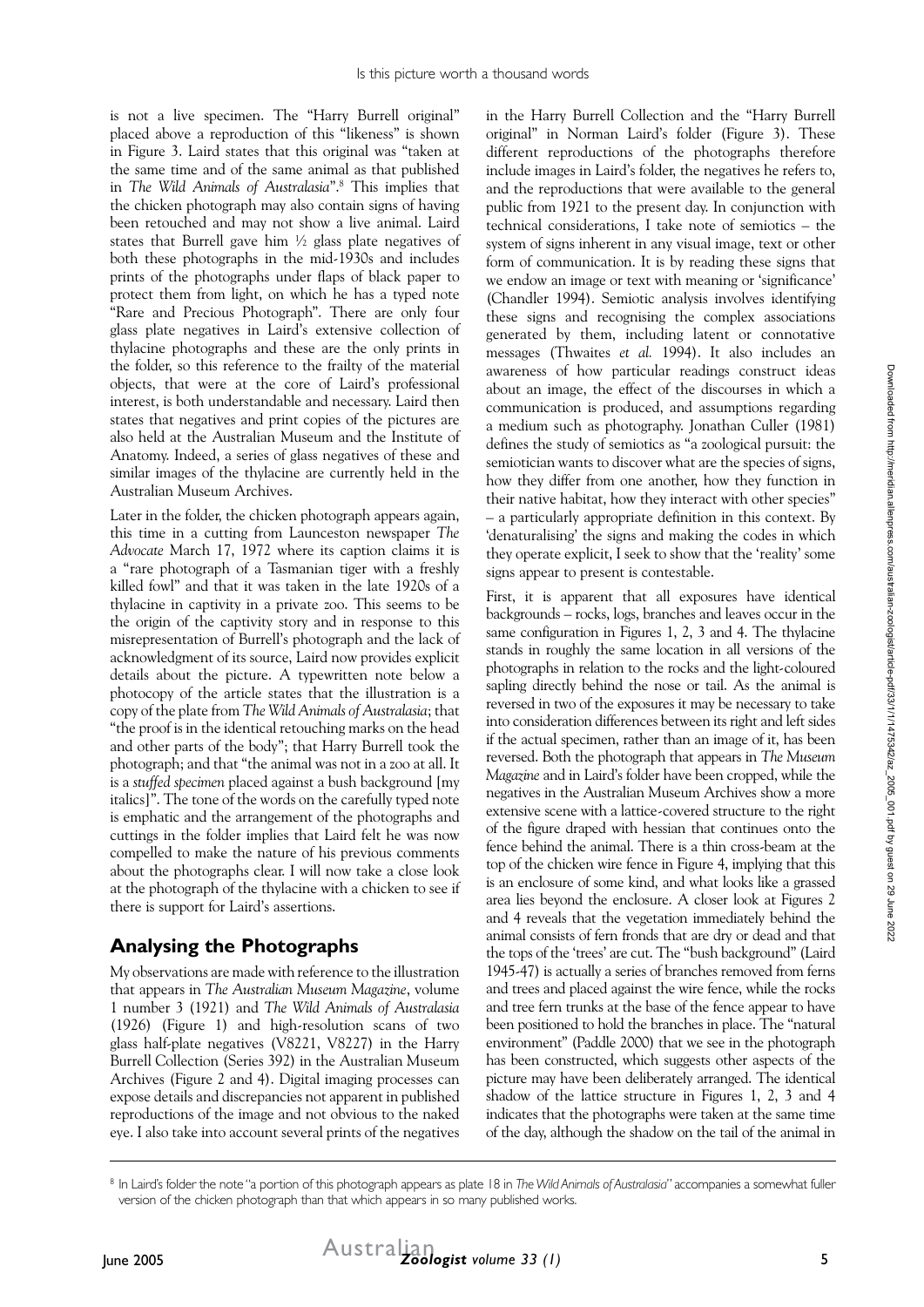

Figure 4. A high-resolution scan of glass plate negative V8227 of a thylacine without a chicken. Australian Museum Archives: series 392.

Figures 3 and 4 does not correspond to the background and foreground shadows. However, in all pictures the focusing points correspond, the dot grain emulsion is similar, the tonal separation is similar, the focusing depth corresponds and the F8 aperture used for a distance shot is apparent, implying the photographs were taken at the same time, under the same conditions and with the same camera.<sup>9</sup>

In all photographs there is a very narrow depth of field, with blurring of the vegetation in the background and foreground, neither of which are in focus. Some blurring is also apparent on the same plane as the figures; the figures on the other hand, are crisp and in focus – an uncommon occurrence in a photograph of an animal taken by cameras available at that time. It is especially remarkable given the apparently violent flapping of the chicken in the mouth of the animal in Figure 1. While there does appear to be some blurring of the head and neck of this thylacine, when the image is enlarged, brush or pencil marks that give the appearance of movement are apparent on the animal's head. There does not appear to be any straining apparent in the neck and shoulder musculature, consistent with lifting and holding a considerably large bird (L. Watson pers. comm. 2005, Southern Cross University).10 Both animals have the same number

of stripes in a virtually identical sequence and width, particularly apparent in their spacing on the backbone, supporting Laird's assertion that the same specimen appears in both photographs. Although the forking on the long stripes is not identical, if the specimen had been turned around it would, indeed, show a slightly different configuration on its opposite side. The front left leg is the leading leg in the case of both figures, however, there are some inconsistencies between the photographs: the ears are positioned at a slightly different angle, the tail of one is at a higher degree of elevation than the other, and the right hind leg of the animal with the chicken is slightly in front of the left, while its chin appears to be tucked closer to its body. These discrepancies may be due to a change in the position of the photographer, the specimen's limbs having been adjusted slightly, or technical manipulation of the images. However, it must be conceded that the thylacines in the photographs are probably, rather than definitely, the same specimen.<sup>11</sup>

There are many indications that both figures are mounted specimens rather than live animals: they are in the classic profile position favoured for descriptive purposes, an event unlikely to be captured at the same time of day, in exactly the same location, with and without a chicken.

<sup>9</sup> Photographic staff at the Australian Museum, Sydney, provided this technical information.

<sup>&</sup>lt;sup>10</sup>Loraine Watson is a research scientist who formerly worked on the Thylacine Cloning Project at the Evolutionary Biology Unit, Australian Museum, Sydney. She is one of two people associated with different areas of thylacine research who made an unsolicited observation that the animal in the photograph seemed to be a specimen.

<sup>&</sup>lt;sup>11</sup>Stephen Sleightholme of the International Thylacine Specimen Database Project assisted in the assessment of the two figures.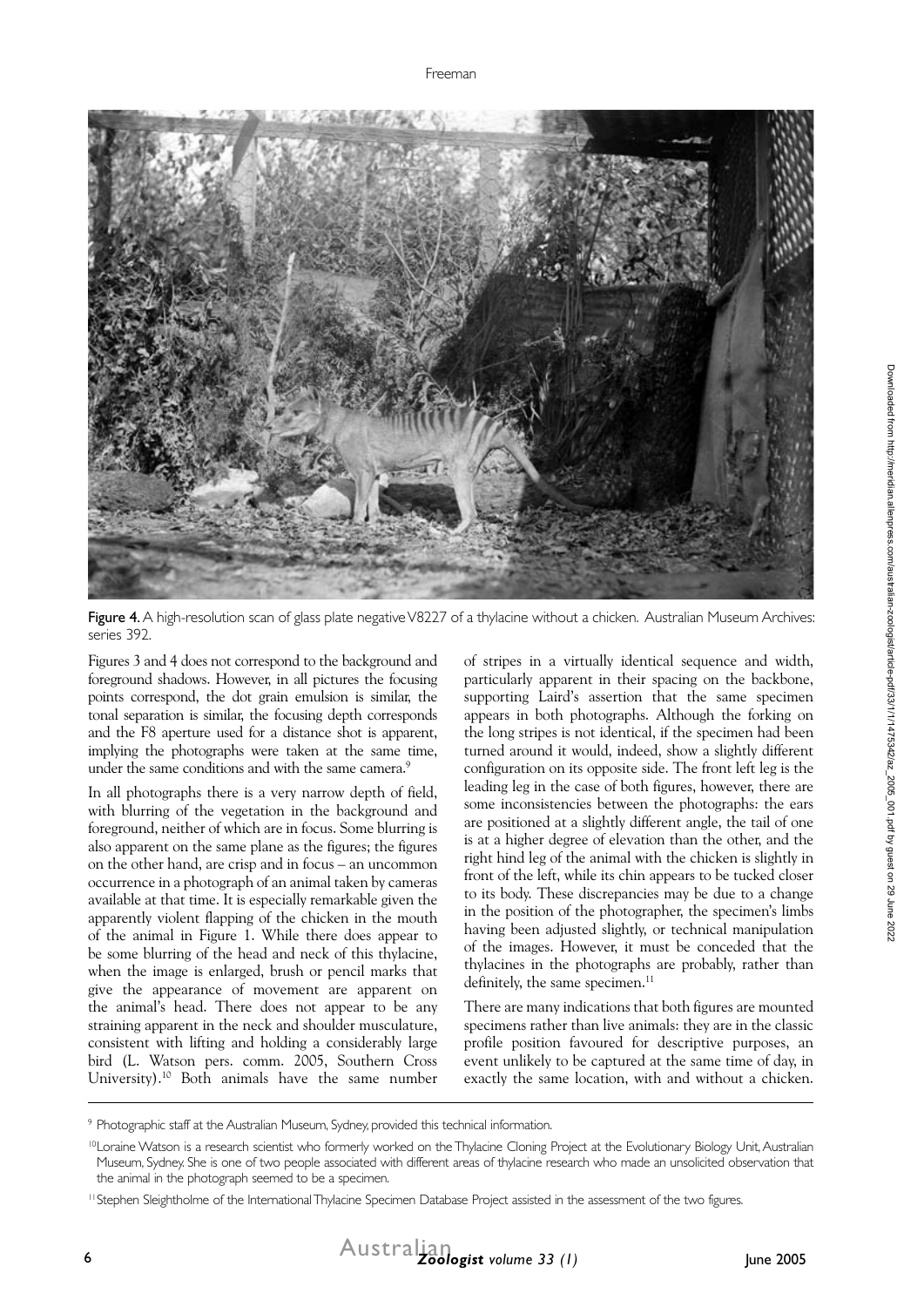Their posture is unrealistically rigid, rear feet are at a similar angle and their legs are stick-like; when enlarged, the eyes of both are pale and vacant and in Figure 4 the outline of the eye seems to have been accentuated – an example of the "retouching marks on the head" that Laird mentions; their fur has a lifeless quality and does not sit smoothly over the skin; the appearance of the hindquarters and back legs, particularly on the figure with the chicken, suggest wasted flesh, while in both there are flat and abruptly concave areas on the body that are characteristic of taxidermy. The latter is particularly apparent on the lower part of the abdomen in Figure 4 and 5 and also in the region of the jaw. The figure without a chicken has numerous marks on its body not consistent with a live animal and Figure 3 shows evidence of a join or crack in the taxidermy near the base of the tail. Figure 5 shows a fainter line and a dark shadowed area on the underside of the tail, implying paint has been applied to erase the crack and/or disguise the indentation beneath it by blending it into the background. While live thylacines sometimes exhibit a folding of the skin on the underside of the tail, it does not appear as a line that extends from one side of the tail to the other as indicated in Figure 3.12 If the photographs show a live animal, why do all five pictures in the series capture the thylacine in the same spot near several rocks against a contrived background that disguises the wire fence behind it? Surely the subject would have moved around the enclosure as is the usual practice of captive animals, whether tame or not, especially when in possession of prey and approached by a human positioning a large, cumbersome camera inside the cage? The scene looks "staged" rather than the result of hours of patient watching and waiting for the right moment, which would have resulted in rolls of film



Figure 5. Detail of Figure 2 showing wasted flesh on the hindquarters and lower abdomen and retouching in the region of the tail.

being spent (L. Watson pers. comm. 2005). The lack of any other photographs taken of the same animal in the same location also suggests that the situation depicted is fabricated and that a considerable amount of time was taken to set up the images (G. Spring pers. comm. 2005, Scientific and Industrial Photography Unit, RMIT Uni.).

So if the thylacine in the photograph shown in Figure 1 is dead, how was the impression of a live animal holding a chicken achieved? Laird states in folder NS1143/1 that the thylacine specimen was taken to the location: "it is a stuffed specimen placed against a bush background" (Laird 1945-77). If this was a composite picture, Laird would have been more likely to use terms that related to photographic processes rather than the simple word "placed" (P. Morse per. comm. 2005, Digital Imaging Unit, Uni. of Melb.). Technical advice (G. Spring and P. Morse pers. comm. 2005) suggests that the thylacine and the chicken were both *in situ*, that the chicken was dead and the appearance of movement in its wings may have been achieved through manipulation of the object, rather than manipulation of the image. The chicken was probably artificially attached to the figure's mouth, as it is unclear which part of the fowl's body the thylacine is holding. If the chicken were alive and the thylacine was holding the feathers on the very end of its wings, as it seems to be, feathers would be flying in all directions, but no feathers are visible on the ground. If the thylacine was holding the chicken's legs, the spatial orientation of the body is not correct, as the chicken's left wing would barely be visible. Areas of the photograph that may have made it obvious the thylacine was a mounted specimen have been retouched. Although there is no evidence of paint on the negative, re-shooting the picture would have resulted in making the new image look like the original while leaving its negative untouched (Richin 1990). Hurley's photographs show how skilfully images could be revised, so that there are very few clues visible in the final print (O'Keefe 1986). A search for other photographs of the location has been fruitless, although a drawing that resembles the animal in Figure 1 with the note "the photo published is owned by the Australian Museum Sydney *but* was taken by Burrell on his Namoi property about 1921"(my italics), is included in a private collection of Laird's papers and notes (Laird 1943-78). Burrell had established a small zoological garden at Manilla, NSW (Moyal 2001) and this might have been the site of the photographs. There was every reason for constructing a picture of a 'living' animal, as the only live thylacine recorded in New South Wales at the time was one acquired by Taronga Zoo in 1918 that had its tail bitten off to within inches of its rump by the puma in the cage next door within three weeks of its arrival (Paddle 1993). Gilbert Whitley (1973) photographed the unfortunate creature in 1922 and considered the result "not suitable for publication". A copy of this blurred photograph is also held in the archives of the Australian Museum.

<sup>&</sup>lt;sup>12</sup>Ian Norton, taxidermist at the Queen Victoria Museum in Launceston, comments that cracks near the base of the tail are common in taxidermy specimens as the skin becomes brittle (pers. comm. 2005). Damage is more likely to occur when storage is inadequate and mounts are transported from one place to another.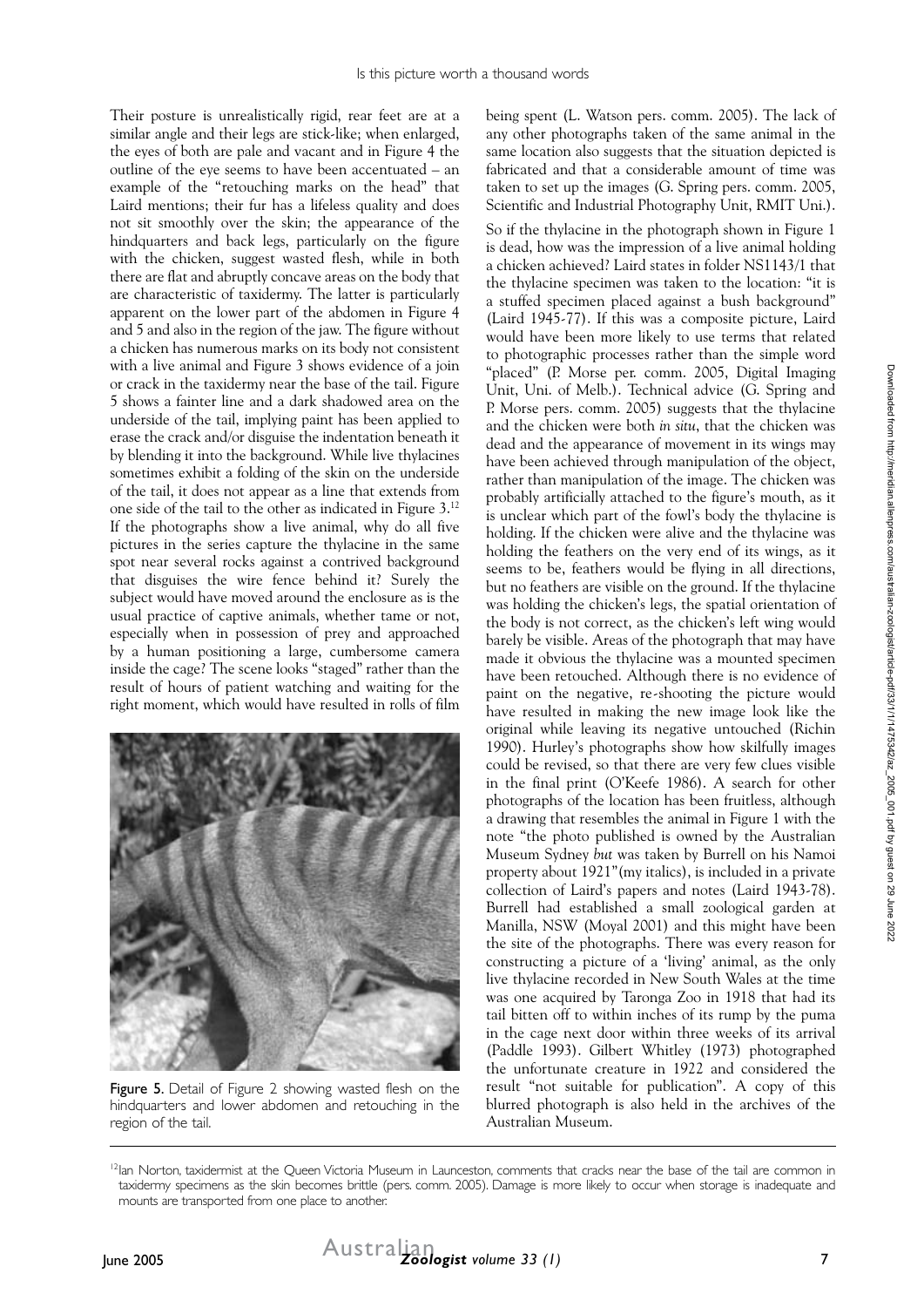A search for the specimen used in Figure 1 or 2 has been unsuccessful, although a photograph of a mount that appeared in *The Bulletin* (29/3/2005) displays the same dry lifeless fur, damage at the base of the tail, and wasting on the lower abdomen, as the thylacine in the chicken photograph. This wasting is quite different to the skinny appearance of some examples of the species in zoos – the dry fur changes angle abruptly in a ridge and a plane, rather than appearing as a smooth depression in the flesh. Specimens differ quite markedly in the positions in which they are preserved, in the attitude and angle of their limbs, the proportions of their bodies and in their markings, so it should be relatively easy to identify a mount if it still exists. Furthermore, the stripes on the thylacine with the chicken in its mouth form a unique pattern, particularly the short second stripe behind the longest one on the animal's rump. However, photographs can be retouched and markings such as stripes added or lengthened (S. Sleightholme pers. comm. 2004), while shadows on some old photographs can make the exact trajectory of a stripe indistinct. In addition, stripes on old specimens are subject to fading and skin deteriorates (I. Norton pers. comm. 2005). Failure to match stripes, then, is not necessarily an indication that the specimen does not exist. It was common for naturalists, educational institutions and other museums to borrow mounts from museums but, unfortunately, records of the acquisition and loan of specimens are often incomplete or missing entirely. As Burrell collected for the University of Sydney it is possible that he could have obtained the mount from there, but the specimen in the Macleay Museum at the University is also dissimilar to the thylacine in the photograph; another specimen once at this institution is missing, believed loaned to the Australian Museum. The National Museum in Canberra took possession of the holdings of the Institute of Anatomy, but their only specimen is a hairless, whole body preserved in Wentworth solution. Those held in the South Australian Museum and Museum Victoria have also been checked with negative results.13 Mounted specimens in Tasmanian Museums that are accessible tend to be made by unskilled craftsmen, rather than professional taxidermists, and bear little resemblance to those in the photographs (I. Norton pers. comm. 2005).

Despite a failure to find the specimen or the location, my analysis has established that the photograph of the thylacine with a chicken indeed shows a specimen rather than a live animal, on the grounds that the image is cropped to omit any indications of an enclosure; the larger scene shows it has been constructed to mimic a 'bush' setting; the figure is improbably still and in focus and has unrealistically rigid, angular legs and feet; there are signs of retouching on the tail and body that imply imperfections in the skin have been disguised; and the torso shows signs of wasting and dull fur associated with taxidermy. In addition, the flapping chicken is not consistent with the attitude and position of the thylacine, it is unclear how it is being held and its violent movement is not consistent with the clarity of the thylacine's body. This visual evidence is supported by the status of the claim made by Burrell's colleague, Norman Laird, who had a detailed knowledge of photographic techniques, extensive information about the thylacine and scientific representation, and was a man who insisted on accuracy as regards the content and source of a photograph.

However, there are three more glass plate negatives deposited by Burrell in the Australian Museum Archives (V8226, V8225, V8222) that show a thylacine in the same location as the chicken photograph, but in more complex positions (Figures 6, 7 and 8). These photographs are not mentioned in Laird's folder and were not published during Burrell's lifetime, which is surprising if they show a live animal because they excite considerable interest in those studying the behaviour of the species, as indicated by the texts accompanying their rare use in contemporary thylacine literature (Guiler 1958; Moeller 1997).14 If photographs are regarded as "passive recordings of a pre-existing sight" (Snyder 1994) and the discourse of the thylacine as predator is the dominant factor governing a reading of these images, they will appear to challenge the argument I have outlined above. However, if they are approached with scepticism informed by an awareness of the common photographic manipulation techniques widely used in the early twentieth century and knowledge of Burrell's interests and activities outlined in the following section of this paper, Figure 6 can be easily explained. It shows a thylacine almost side-on to the viewer with its head raised as if sniffing the air. The rear of its body exactly matches the body of the thylacine with a chicken, although it is in a slightly different position in relation to the background and the photographer. There are indications that two photographs were combined in this exposure: the first an image of a specimen taken from right-of-centre profile, the second taken of a thylacine's head from below. When the image is enlarged on a computer screen, this is supported by evidence that the head has been pasted onto the body: a clearly defined silhouette (consistent with a pasted addition) of the ears and upper part of the head against the dark background of the foliage is conveniently lost in shadow under the neck (consistent with airbrushed retouching effects). The new position of this specimen's body also reveals a deep cleft in its chest. Whether this is a 'natural' shadow, or a suggestion that it is an incomplete or damaged mount, is unclear. If it is the latter, this could be what Mitchell (1994) refers to as "the subtle inconsistency that shows up when the visual evidence is carefully cross-checked" which "trips up" the photographic manipulator. There are also many dust marks on this negative compared to Figure 2 and 4 – indications that a print has been rephotographed.

<sup>&</sup>lt;sup>13</sup>I am grateful to Stephen Sleightholme (ITSD) for assistance is comparing mounted specimens in the institutions above with those in the photographs.

<sup>14</sup>Underneath a reproduction of Figure 8 in Moeller (1997), line drawings of the thylacine's eating behaviour, derived from film footage of the species in Hobart Zoo, is included. Moeller states that, as they are held in Sydney, the photographs "probably also come from the animal in Taronga Park Zoo". He also uses this photograph as evidence that the thylacine was "occasionally" fed domestic chickens in zoos [translated from German by Liz Koolhof]. Guiler's text for Figure 7 (1958) describes the thylacine as a "blood feeder".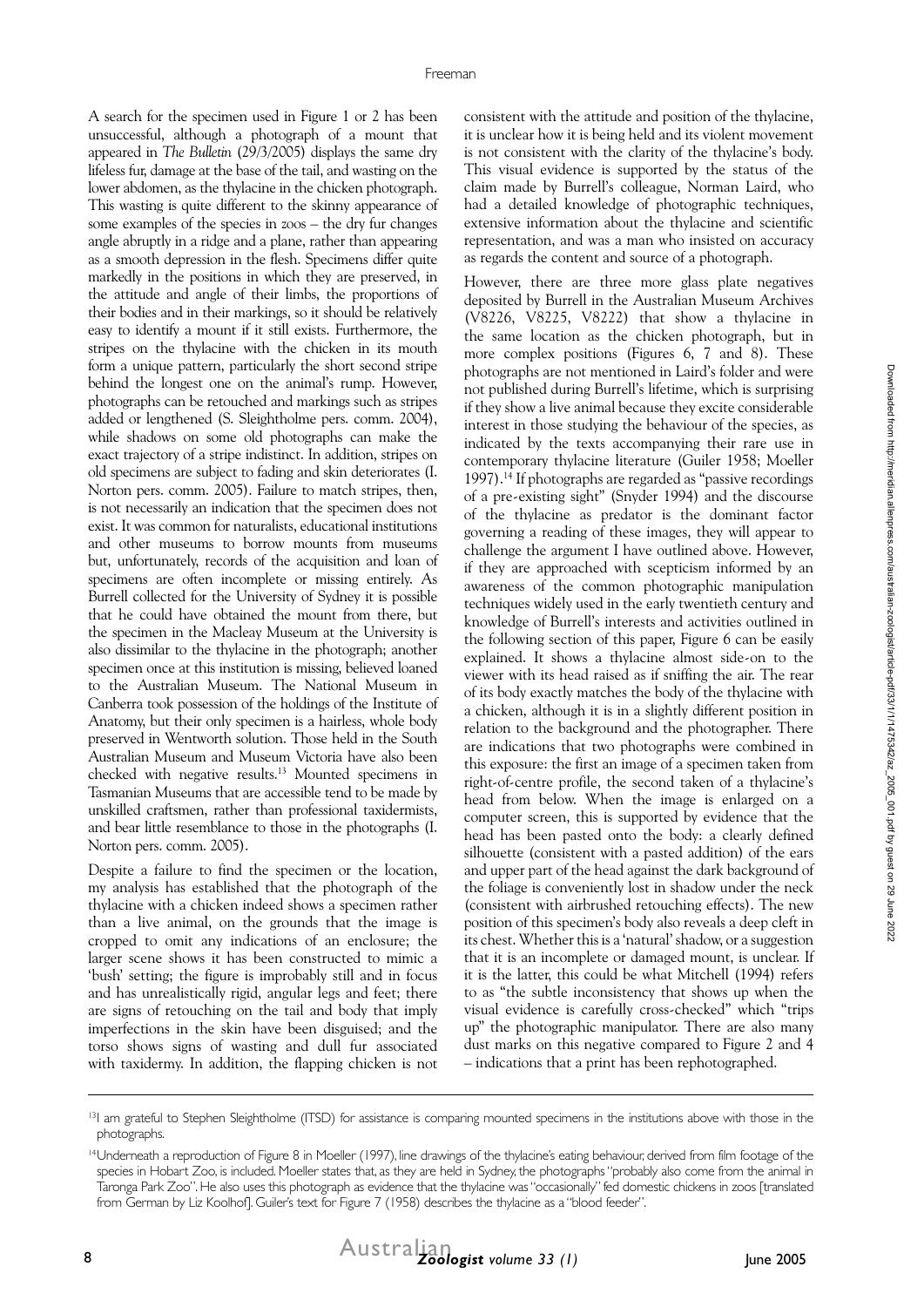

Figure 6. Glass plate negative V8226. Australian Museum Archives: series 392.



Figure 7. Glass plate negative V8225. Australian Museum Archives: series 392.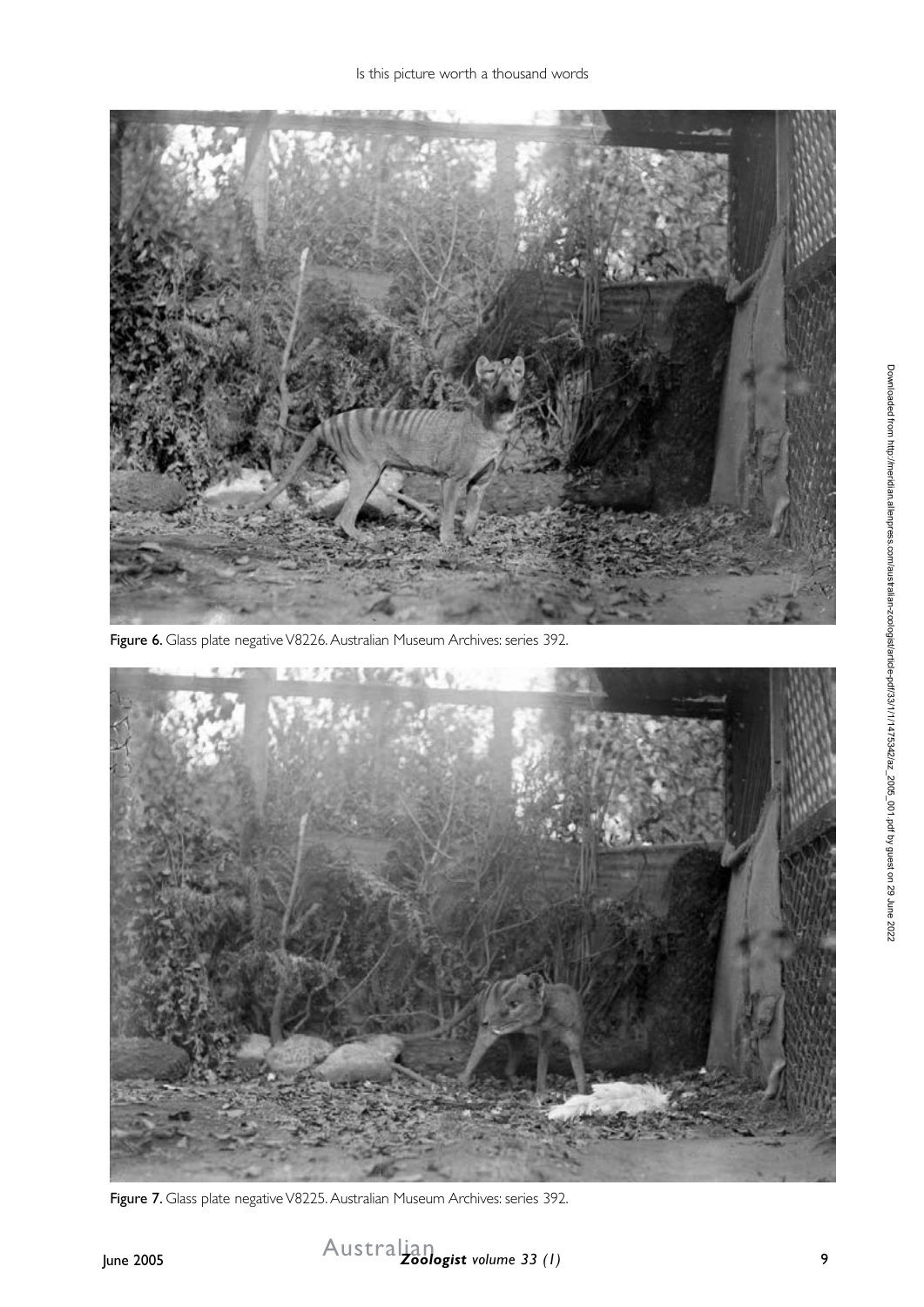

Figure 8. Glass plate negative V8222. Australian Museum Archives: series 392.

The focal point in the two remaining negatives (Figure 7 and 8) is just in front of the thylacine where a barely dismembered chicken carcase is lying. This leaves the body of the thylacine blurred and, as Mitchell (1994) writes, "blurring may be deliberate to conceal some of the imperfections" in a composite image. This must have been a well-fed animal, because apart from a few feathers now scattered around the area, the chicken is still intact. A chicken has an abundance of feathers; a hungry animal will rip these out in an attempt to reach the satisfying flesh. In Figure 7 the thylacine is facing the camera and twisted to the left. In Figure 8 its head is twisted to the right and both seem to have a piece of chicken feather or small bone in their mouths. The legs of both animals are in exactly the same splayed, stilt-like position. A viewer primarily interested in the behaviour of the thylacine may read this as an indication, or example, of the feeding position of the animal, but the existence in this limited sequence of two thylacines with their legs in exactly the same position (but reversed), suggests either another specimen has been used, or a picture of the hindquarters of a live animal has been superimposed on the background and an image of the front of an animal then grafted onto this. On the other hand, Figures 7 and 8 may show a live animal in the same location as the mount in the other negatives. If so, these two images demonstrate the difficulty of obtaining a clear photograph of the thylacine and one that shows the primary features of its body. This difficulty may have persuaded Burrell to use a specimen to achieve the result

shown in Figure 2, and then wait to see if those who viewed the photograph noticed the difference between a specimen and a live animal.15 The expression on the face of Figure 8 and the apparent consumption of food does suggest the forequarters of a live thylacine, but the eye of the animal in Figure 7 has a wide-open, glassy look suggesting a mount, while the feather or bone seems wedged into its mouth. There are also other indications that the photographed scene in Figures 7 and 8 has been contrived – the fowl in Figure 8 appears to have a label attached to it and both animals are, like the thylacines in all five negatives, close to the tree fern trunks and rocks that hold in place the 'bush background', as if they are propped up or steadied by them. Now a brief look at Harry Burrell's personality, interests and activities in the early twentieth century reveals both the inclination and an incentive for constructing such a deception.

## **The Inimitable Harry Burrell**

Ann Moyal (2001) calls Burrell (1873-1945) "a knockabout lad" who put together a store of information about the behaviour and habitat of the platypus. He was an amateur naturalist, who had spent time as a travelling showman (Diana Wallis pers. comm. Manilla Heritage Museum) and is described in an entry in the *Australian Dictionary of Biography* (Walsh 1979) as having "a keen analytical mind" and as possessing a "breezy, hearty" temperament and a great sense of humour. The *Australian Encyclopaedia* 1958 refers to him as a

<sup>&</sup>lt;sup>15</sup>This scenario is not consistent with Laird's implication that the photograph was taken on Burrell's property on the Namoi (Laird 1943-78) as no captive thylacines are recorded in NSW in 1921, apart from the animal in Taronga Zoo.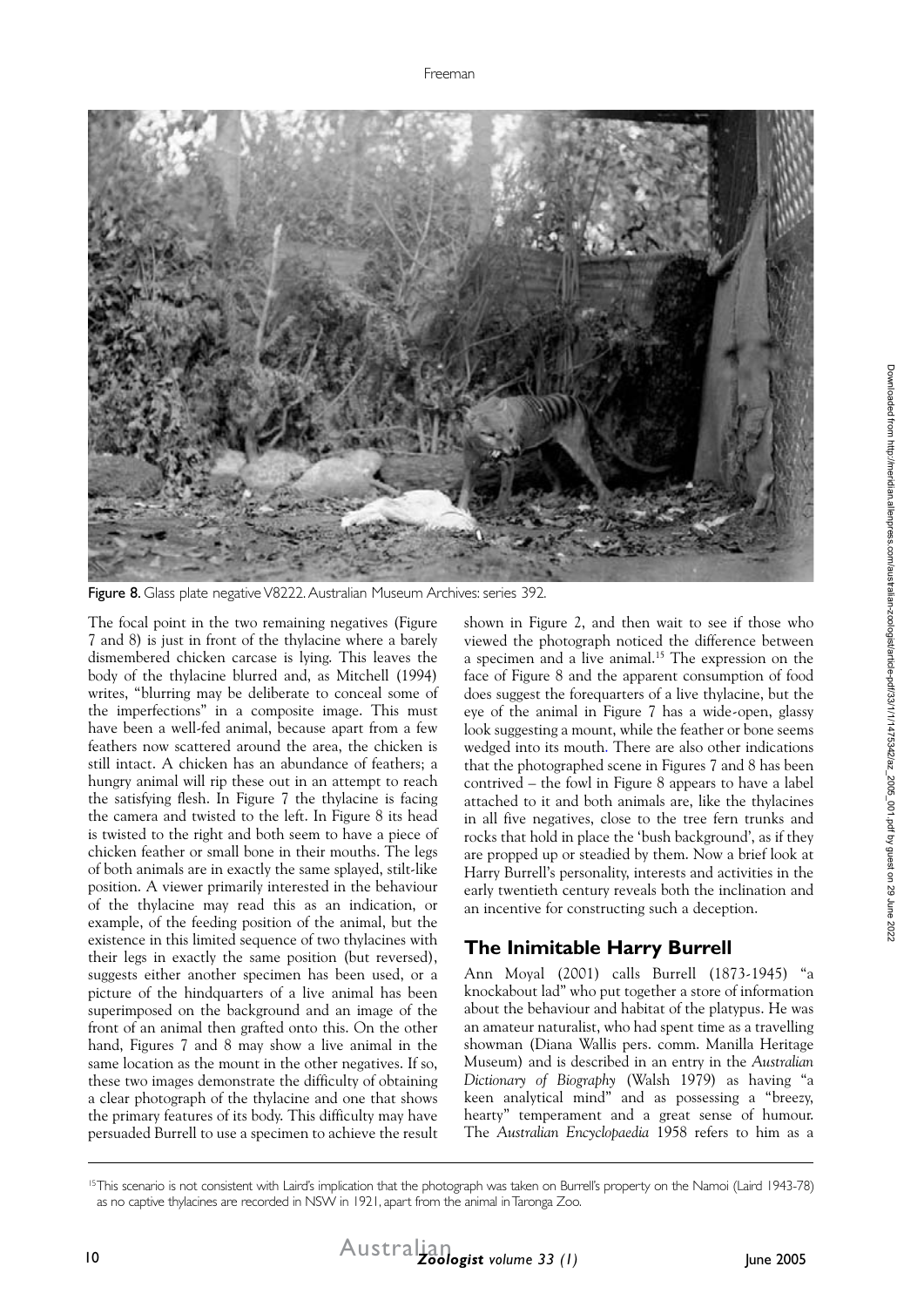"comedian-turned-naturalist". He settled on a property near Manilla NSW early in the twentieth century where he established a small collection of animals and began to investigate the platypus in the Namoi River. Burrell's work on this monotreme was based on "prolonged observation of its living form" over 20 years and he was able to shed light on the brain, breeding and egglaying habits of the species, accumulating information that "neither nineteenth century naturalists nor embryologists on the cusp of two centuries had divined" (Moyal 2001). He was one of the first to successfully rear platypus in captivity, developing a portable tank that he called a 'platypusary' (Figure 9) and successfully transporting members of the species to New York Zoo (Anon. 1945). The results of his research into the habits of the platypus and other monotremes were published in a number of Australian and international scientific journals, including the *Australian Zoologist* (Burrell 1917, 1920, 1931). In his major work *The Platypus: its discovery, zoological position, form, characteristics, habits, life history, etc.* (1927) he demonstrates his ability to communicate the results of his research in a particularly erudite, elegant and effective way; on the other hand, he wrote amusing verse about the "mud-sucking platypus" (Moyal 2001). Many of Burrell's activities indicate that he sought original solutions to problems and often exhibited unconventional behaviour, factors that support the claim made by Laird. For example, the photographs in *The Playtypus* indicate he was adept at making intricate models of platypus burrows and also of using various techniques such as dissolving or blurring the background of a photograph to focus attention on

the subject of the picture (Burrell 1927). A letter to Dr Gregory of the American Museum of Natural History in March, 1924 (Burrell 1924-39), apparently gives detailed instructions about how to set up a diorama of Australian native animals, including the lines "I would suggest a big log, or fallen tree … you can retain the same position of the group … obliterating the painted Roos on the background …the position, angle, and expression of the Dingo". The instructions indicate Burrell's awareness of, interest in, and aptitude for the lifelike display of animals. A display in the Tangled Destinies exhibition in the National Museum in Canberra includes three model 'nestlings' that Burrell constructed, in a real platypus nest. A short film sequence exhibited next to it demonstrates a device consisting of a transparent dome inserted into the bottom of a tank, which he invented to test what he referred to as the "sixth sense" of the species. The film shows Burrell with his head in the dome and his arms protruding into the tank through other holes; he is waving his arms to demonstrate how the platypus swimming in the tank uses a sense *other* than sight to detect the movement of his hands. This early film encapsulates the characteristics that made Burrell unique in zoological circles.

There is also evidence of Burrell's frustration that seems to stem from his status as an amateur naturalist. In the preface to *The Platypus* he complains that he has not received "official sanction to work as a private collector" and that this has resulted in his fieldwork practically stopping. It seems that recognition and support for his scientific work from professional zoologists and institutions was not always forthcoming. In a letter to



Figure 9. Harry Burrell with his portable platypusary. From his book *The Platypus* (1927).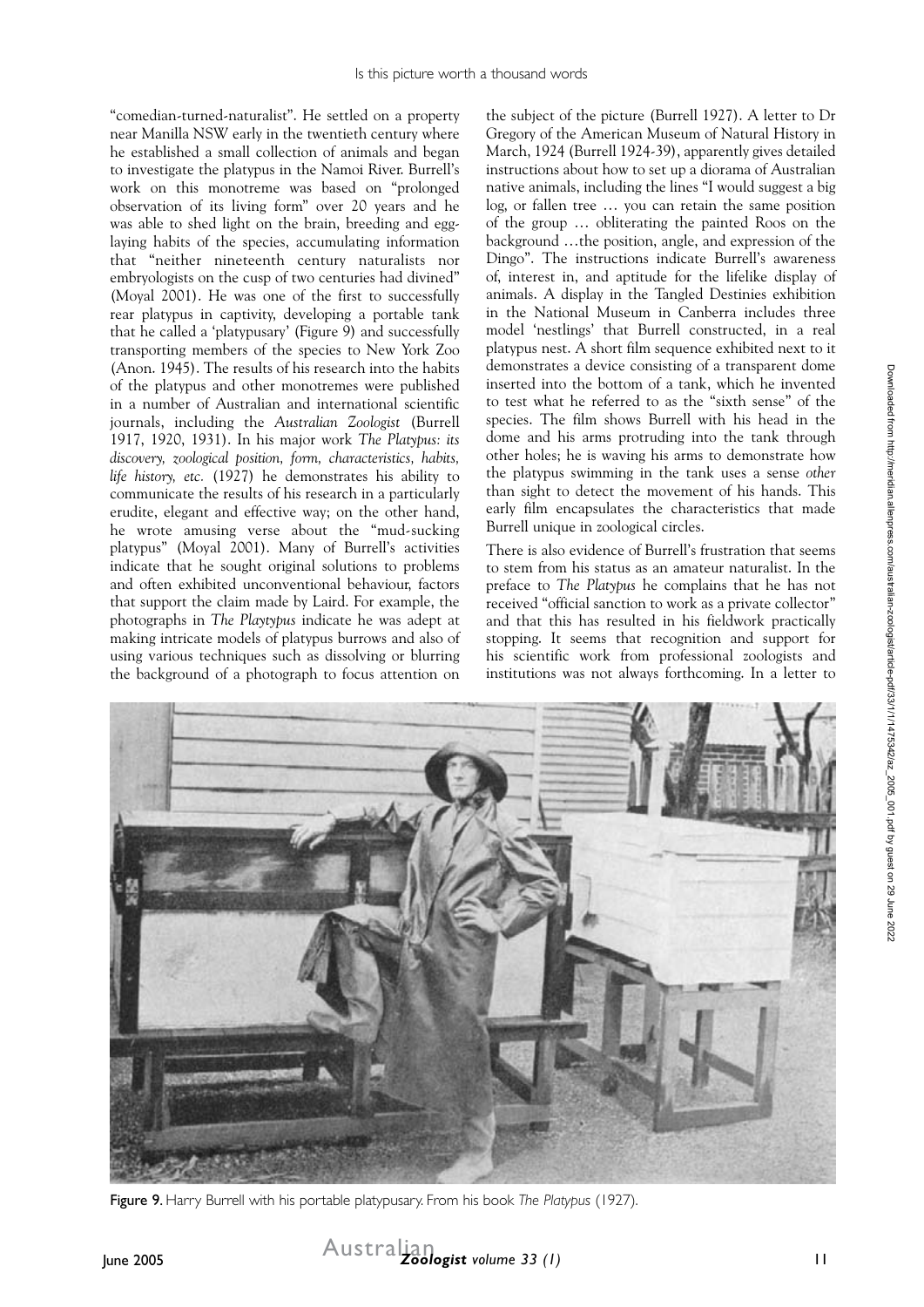H. C. Raven of the New York Zoological Society (1924- 39) he refers to himself as a "Pseudo Scientist" and at the foot of one of his articles in *Australian Zoologist* (1925) the editor found it necessary to vouch for the status of Burrell's observations by adding the comment "Those who know Mr Burrell personally will recognise the value of his theories and suggestions, coming, as they do, from a man who has spent many years in exhaustively studying the monotremes in their natural surroundings". In a letter responding to the editor of *The Australian Museum Magazine* concerning the rejection of a poem about the platypus, Burrell exhibits more than a touch of embarrassed discomfort (Burrell 1924). Taking these factors into consideration, it is not unlikely that Burrell may have attempted to deceive with a fake photograph those he most wished to impress. The evidence suggests he was possessed of sufficient ability, disposition and motive for carrying out such an action. There is also a suggestion that someone may have been aware of his photographic deception, as Burrell makes a point of stating in the preface to *The Platypus*, "all my descriptions have been written from living specimens or from material freshly collected; museum specimens and records have been deliberately ignored". While this statement may not be unusual, when Burrell also notes that "the illustrations also show living platypus … and none of the photographs reproduced have been touched up in any way", his tone seems unduly defensive. In the light of protests about the manipulation of photographs at this time, it is possible that Burrell was worried that knowledge of his hoax might compromise the reception of his most important publication.

#### **Historical Contexts and Significance**

Burrell's photograph has continued to be credible partly because it shows a situation viewers *expect* to see. This expectation exists because the thylacine has been constructed as a danger to domestic animals for almost two centuries and the assumption has become an inextricable part of the discourse of the thylacine. Whether the animal is captive or not, a thylacine with a chicken appears 'natural' and so the figure is assumed to be alive and taking an active role in the action  $-$  the illustration confirms the myth. Sontag (1977) contends a fake photograph "falsifies reality" because assumptions of truth are made about photography that are not made in relation to other mediums. These assumptions deter the viewer from questioning whether the figure in the picture is or was living, then, with the help of the texts that accompany it, the behaviour the figure exhibits is also understood to apply to the whole species. The real deception in this image, the substitution of a dead animal for a live one, is far more disturbing than the cropping noted by Paddle, for it constructs not just the circumstances of poultry predation, but even the action. The most significant problem with this photograph is that it sustains the hyperbole that the species was a serious threat to poultry, sheep and human endeavour in general.

The uncritical reception of this picture demonstrates the power of photography to "fix impressions" (Wright 2003). The photograph's appearance in 1921, a time that was crucial in terms of the survival of the species, had the capacity to re-ignite fears, promote further persecution and discourage a recovery in numbers. Assumptions about the medium allowed the image to reinforce, in a particularly potent way, the idea that the thylacine posed a significant threat to human interests that had earlier been used as an excuse (Paddle 2000) for the disastrous government bounty that operated on the species from 1888 to 1909. Its appearance in the particular publications dealt with here is also significant: as well as the explicit claim – "from life"– on its first publication, the photograph carries implicit veracity when it appears in a magazine associated with a national scientific institution. The photo is featured at the beginning of the third issue of the *Magazine* and has only a brief text, but it emphasises the message in the picture. It says: "the Tasmanian Tiger or Wolf … is the most powerful of flesh-eating mammals … in its evolution it has closely paralleled the European wolf and other carnivores, its teeth in particular being similarly modified for rending flesh". The power of the text – the violent association of the words "rending" and "teeth" – together with the visual impact of the soft, white, insubstantial feathers in the photograph, produces highly emotive imagery. Ironically, it is followed by an article by American zoologist W.K. Gregory (1921) titled "Australian Mammals and why they should be protected" which explains why Australian animals are "perhaps the most interesting in the world". This essay is illustrated by a sequence of photographs of animals in the Museum's dioramas and it concludes with the bracketed note that "the photographs in this article, when not taken from life, are from specimens in the Australian Museum". There is no indication, however, that the editors of *The Australian Museum Magazine* were aware that Burrell's photograph showed a specimen or that editorial staff knowingly misled their readers, although the first issue in April, 1921 notes "surely an animal is more interesting when it is presented, not as a mere dead thing, but as a living, breathing creature" (Anderson 1921).

The specific ways in which the photograph and its texts interact exemplify how effectively ideas about the thylacine were produced. While the image in *The Australian Museum Magazine* could be perceived as showing the behaviour of an individual animal, the label "Marsupial Wolf (*Thylacinus cynocephalus*)" in *The Wild Animals of Australasia* renders the photograph as a representation of the *species*. Paradoxically, because there is no explanatory note attached to the illustration to explain its origin, assumptions are encouraged and the text in this book becomes loaded with significance. The selection of ideas and the way they are phrased work with the photograph in a particularly persuasive way. The entry concentrates on the thylacine's hunting and feeding behaviour, quotes anecdotal evidence that uses words like "carcass" and "victim" and conjures images of unpredictable movements like the thylacine's "one sharp fox-like bite" that tears a dog's skull off. While reference to other behaviour is included, images that invoke violent and exciting allusions predominate in this popular work. When it was reviewed in volume 3 of *The Australian Museum Magazine*  (Anon. 1927) it was noted, "it is the illustrations … which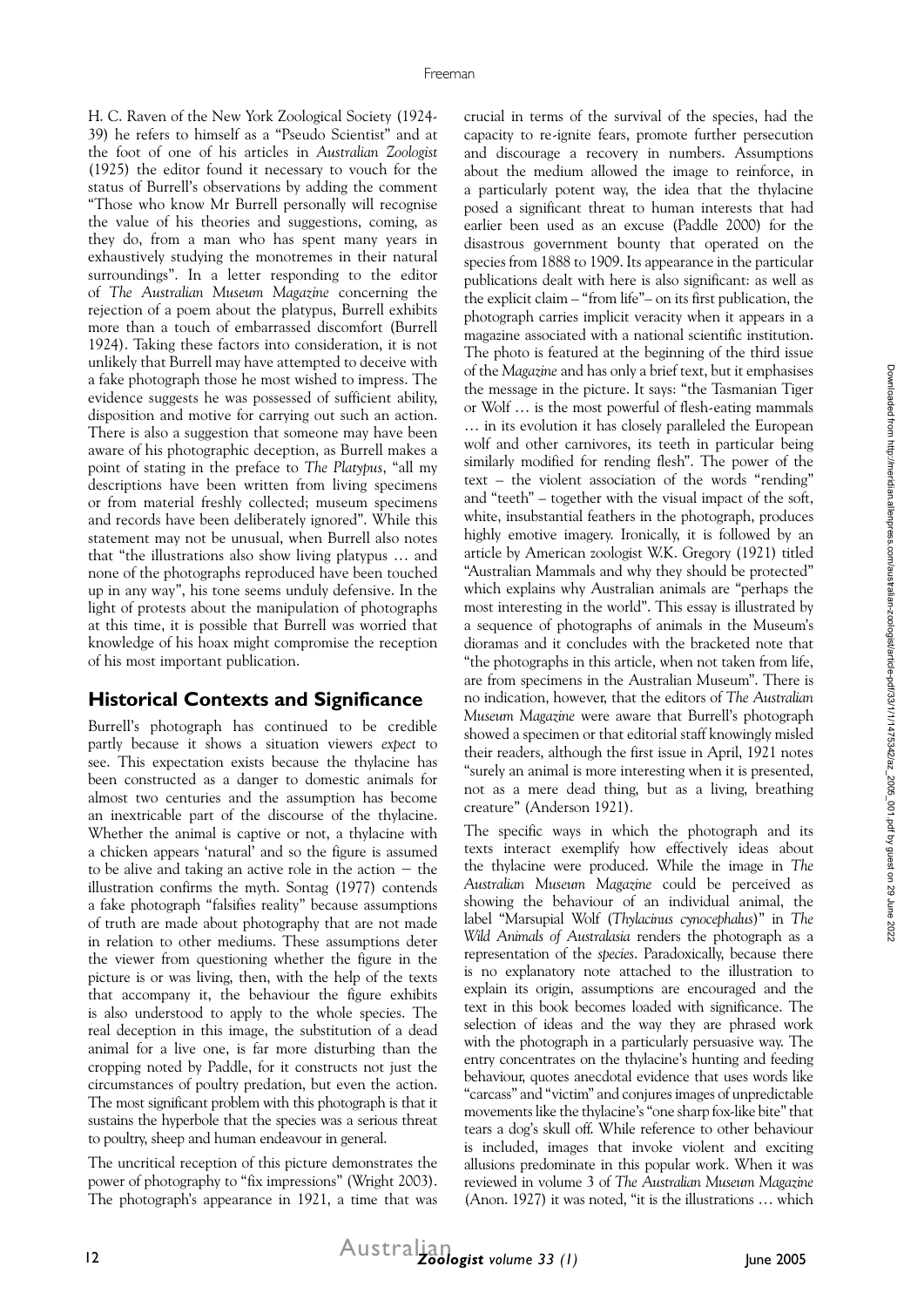make the strong popular appeal" and the "104 life-study photos" are particularly remarked upon. This is consistent with the aim of the *Magazine*, which the Museum stated was part of an "increased effort to reach a wider public", particularly children.

#### **Discussion**

This investigation of Norman Laird's claim has drawn attention to processes and practices relating to photography, to the extraordinary power of photographs and the assumptions made about them and the thylacine, and to interactions between visual and textual statements in early publications of the image. Reproductions of the photograph since that time further develop and extend the meanings the photograph generates. As Peter Wollen (1989) points out, "from the moment they are published, images are contextualised and, frequently, if they become famous, they go through a whole history of re-publication and re-contextualisation. Far more is involved than the simple doubling of the encounter of photographer with object and spectator with image". For instance, in the later twentieth century when used to illustrate an essay by Eric Guiler (1958) in *The Australian Museum Magazine*, the photograph's caption reads "The thylacine is primarily a blood feeder and eats only selected parts of its prey" and in 1973 in the journal *Animals* it is accompanied by the words "Thylacine in captivity, just after it had been thrown a fowl" (Brown 1973), while in *Australian Natural History* in 1990 it is designated "One of the last photos of a live Thylacine, from the Australian Museum Archives" (Faith 1990). Often, the photograph seems to be notionally reconstructed in relation to the purposes of a text and, with every new explanation, the possibility that the image is misleading is buried more deeply.

Awareness of the way in which photographs can simulate reality is in the interests of recognising and producing good science. As pointed out by Lunney and Matthews (2003) at a forum on Zoology and the Media, the way animals are pictured can play a vital role in fostering negative or affirmative attitudes and actions towards them, and unusual or eye-catching images are often used to draw attention to a story. Lunney and Burgin (2004) have also explored the importance of published reports in the management of urban wildlife and the recovery of threatened species. Threatened animals such as greyheaded flying foxes *Pteropus poliocephalus* and Tasmanian devils *Sarcophilus harrissi* are particularly vulnerable to the perceptions that are generated by images and, in retrospect, it is significant that almost all photographs of the thylacine that display deception of some kind have been altered to depict negative behaviour or characteristics.16 Scepticism is therefore a necessary part of viewing pictures, especially when they are used as evidence of activities considered controversial, and

digital technology has complicated the issue. Philip Jones Griffiths (Jacobson 2002) notes that although photographs have often been faked in the past, the practice has "enjoyed a quantum leap with the advent of computerised manipulation. Now, with digital cameras … fraudulent practice is easy and detection is difficult". Robin Williams (Simpson 1993), Dean of Art, Design and Communication at RMIT University, Melbourne, and a leading medical and scientific photographer expands on this point: "you will never be able to tell which is the original even under a microscope. The resolution of the digital work is higher that the resolution of a photograph". However, Mitchell (1994) provides a list of guidelines for evaluating an image and points out that most pictures we see in our daily lives have been digitally recorded, transmitted and processed. Awareness of the persuasiveness of photography is therefore pertinent to many areas of activity apart from scientific study. Photographs associated with the war in Iraq and the Tsunami disaster illustrate the overwhelming presence of the camera and the importance that photographic images can possess, as well as their capacity to deceive.

I have presented evidence that suggests the photograph of the thylacine with a chicken is a fake from a visual and circumstantial point of view, but this paper also raises questions related to the production and location of the photographs in the series and I invite zoological history researchers to fill the gaps in the story. For example, what was the purpose of Harry Burrell's deception and why did he deposit the negatives of this series of photographs in the Australian Museum Archives? Was it an admission of his ruse, or was he taunting the institution he apparently deceived? A detailed biography of Burrell, the fascinating, enigmatic, amateur naturalist, is still to be written. There are many details about the production of the negatives that could be clarified, such as determining the degree to which the images were technically manipulated and if, (and in what form and to what extent) live animals were involved in Figures 7 and 8. Laird mentions a 16mm black and white reversal motion picture, "of which the whereabouts is now unknown", that was taken "at the same time as the still photographs" (Laird 1945-77). This film may answer many of the questions about the production of all or some of the images, but others may never be answered because there simply is no relevant material now available.17 This discussion has focussed on the issue of photographs as reliable evidence in an attempt to stimulate interest in and awareness of inaccuracies in the representation of the thylacine and other animals. There is no doubt that further examination of this series of negatives in the Australian Museum Archives is worth at least another thousand words toward understanding the relationship between the extinction of the thylacine and the way in which the species was depicted.

<sup>&</sup>lt;sup>16</sup>Most of these involve highlighting the animal's wide gape, or the addition of long teeth. One well-known photograph of a thylacine curled in the grass with closed eyes and an open mouth is probably of a dead animal, however, its peculiar appearance is never mentioned in publications.

<sup>&</sup>lt;sup>17</sup>When exposed and developed a "reversal film" produces a positive; there is no negative. It was ideal for home movies and usually only one exposure is made, so it is unlikely that the film will be found. According to staff at Manilla Heritage Museum, many of Burrell's papers were lost after his death in 1945.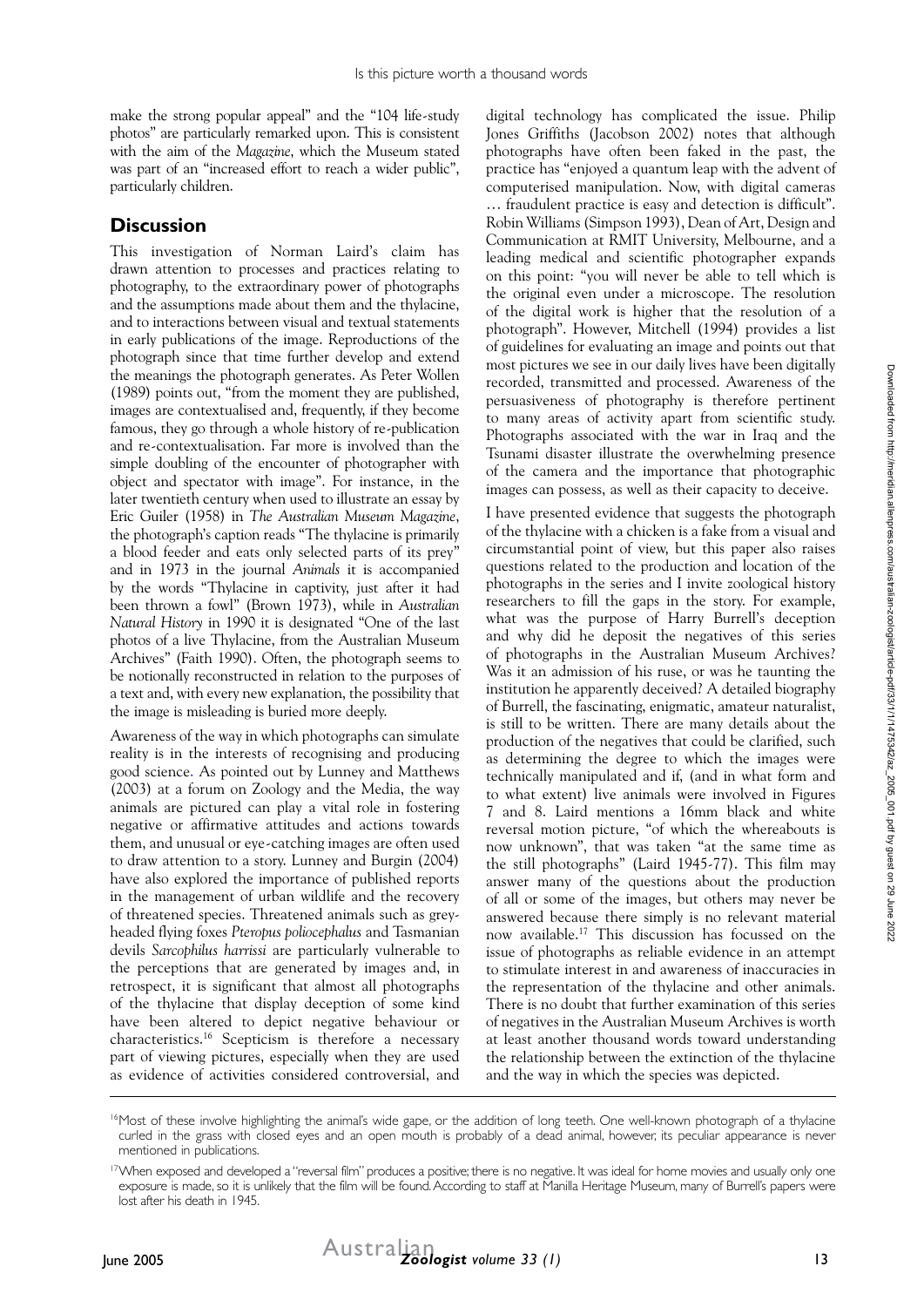## **Acknowledgments**

I owe a debt of gratitude to Aidan Davison, Jules Freeman, Peter MacQuillan and Pete Hay for critical comments on drafts of this paper. Thanks to Rose Docker at the Australian Museum Archives for assistance in accessing and obtaining scans of the negatives; Margaret

## **References**

**Anderson, C. 1921**. The objects of The Australian Museum Magazine*. The Australian Museum Magazine* 1: 3-4.

**Angus, M. 1975.** *The World of Olegus Truchanas.* Wilkie, Clayton, Vic.

**Anon. 1927.** Review: The Wild Animals of Australasia. *The Australian Museum Magazine* 3: 20.

**Anon. 1945**. Obituary: H. J. Burrell. *The Australian Museum Magazine* 8: 414.

**Barrett, C. 1923.** *Rambles Round the Zoo*. Whitcombe and Tombs, Melbourne, Vic.

**Berridge, W. S. 1911.** *Every Boy's Book of the Zoo.* Dent, London.

**Bickel, L. 1980.** *In Search of Frank Hurley.* Macmillan, South Melbourne, Vic.

**Bonyhady, T. 2000.** *The Colonial Earth.* Miegunyah Press, Melbourne, Vic.

**Brown, R. 1973.** Has the thylacine really vanished? *Animals* September, 1973: 416-419.

**Burrell, H. 1917**. The deposition of the eggs of Monotremes. *Australian Zoologist* 1: 87-88.

**Burrell, H**. **1920.** Field notes on the life history of Monotremes - 1. *Australian Zoologist* 1: 231-40.

**Burrell, H**. **1921.** The Tasmanian Tiger or Wolf (photo). *The Australian Museum Magazine* 1: 62.

**Burrell, H. 1924.** *Major Correspondence Series*. Letters received 1889-1926, Series 9: B33. Australian Museum Archives, Sydney, NSW.

**Burrell, H. 1924-1939.** *Burrell Papers: Correspondence*. Royce Cottage Collection, Manilla Heritage Museum, Manilla, NSW.

**Burrell, H. 1925.** Field notes on the natural habits of echidna. (Tachyglossus aculeatus). *Australian Zoologist* 4: 8.

**Burrell, H. 1927.** *The Platypus: Its discovery, zoological position, form and characteristics, habits, life history, etc.* Angus and Robertson, Sydney, NSW.

**Burrell, H. 1931.** Miscellaneous notes on Monotremes. *Australian Zoologist* 6: 387-392.

**Chandler, D. 1994**. *Semiotics for Beginners*.http://www.aber.ac.uk/ media/Documents/S4B/semiotic.html. Accessed 30/3/05.

**Culler, J. 1981.** *The Pursuit of Signs: Semiotics, Literature, Deconstruction.* Routledge, London.

**Faith, D. P. 1990.** Search for the thylacine's sister. *Australian Natural History* 23: 547-553.

**Freeman, C. (**Forthcoming). *Figuring Extinction: Visualising the thylacine in zoological and natural history works 1808-1936.* PhD thesis, University of Tasmania, Hobart, Tas.

**Garvard, S. 1999.** *Photograft: A critical analysis of image manipulation.* Masters thesis. http://sandra.oundjian.com/content/ papers/thesis.htm. Accessed 12.12.04.

**Greener, L. and Laird, N. 1971.** *Ross Bridge and the Sculpture of David Herbert*. Fullers Publishing, Hobart, Tas.

Laird-Valentine for the generous access she gave me to her father's personal papers; and staff at the Archives Office of Tasmania. I am particularly grateful to Diana Wallis at Manilla Heritage Museum who made long-distance research possible.

**Gregory, W. K. 1921.** Australian mammals and why they should be protected. *The Australian Museum Magazine* 1: 65-74.

**Guiler, E. 1958.** The thylacine. *The Australian Museum Magazine* 12: 351-354

**Hurley, F. c1986.** *Hurley at War: The photography and diaries of Frank Hurley in two World Wars*. Fairfax Library, Broadway, NSW.

Jackson, P. 1992. Constructions of culture, representations of race: Edward Curtis's 'way of seeing'. Pp 89-106 in *Inventing Places: Studies in Cultural Geography,* edited by K. Anderson and F. Gale. Longman Cheshire, Melbourne, Vic.

**Jacobson, C. 2002.** *Underexposed.* Vision On Publishing, London.

**Kinghorn J.R. 1944.** S.W.P. Naturalists. *The Australian Museum Magazine* 8: 242-246.

**Laird, N. 1943-1978.** *Norman Laird Papers.* Margaret Laird-Valentine, Hobart, Tas.

**Laird, N. 1945.** The curious Black Lily. *Walkabout* October: 12-14.

**Laird, N. 1945.** Frilled Dragon. *Walkabout* November.

**Laird, N. 1945-1977**. *Norman Laird Collection*. NS1377 Research Papers and Photographs, NS1143 Tasmanian Tiger Records*.* State Archives Office, Hobart, Tas.

**Laird, N. 1946.** The Ancient Cycad. *Walkabout* April: 30-33.

**Laird, N. 1948.** Inarlinga. *Walkabout* May: 24-32.

**Laird, N. 1950.** Letter from Macquarie. *Walkabout* November: 29-34.

**Lankester, E. R. 1923.** *Great and Small Things.* Methuen, London.

**Le Souef, A. S and Burrell, H**. **1926.** *The Wild Animals of Australasia: Embracing New Guinea and the nearer Pacific Islands.* George Harrap, Sydney, NSW.

**Lowrey, W. 1998.** Altered plates: photo manipulation and the search for news value in the 1920s and the 1990s. AEJMC Conference paper. Michigan State University. http://list.msu.edu/ cgi-bin/wa?A2=ind9810d&L=aejmc&F=&s=&P=1247. Accessed 9.12.04.

**Lunney, D. and Burgin, S. 2004.** Urban wildlife management: forming an Australian synthesis. Pp 230-247 in *Urban Wildlife: More than meets the Eye,* edited by D. Lunney and S. Burgin. Royal Zoological Society of New South Wales, Mosman, NSW.

**Lunney, D. and Matthews, A. 2003.** "Throw a koala on the barbie" (Daily Telegraph 15 July 1997): an analysis of wildlife reporting in two daily newspapers. In proceedings of the *Zoology and the Media* forum, edited by D.Lunney, A. Matthews and P. Wilson. *Australian Zoologist* 32: 288-297.

**MacQuire, S. 1998.** *Visions of Modernity: Representation, Memory, Time and Space in the Age of the Camera.* Sage, London.

**Mitchell, W. 1994.** When is seeing believing? *Scientific American* February 1994: 44-49.

**Moeller, H. F. 1997.** *Der Beutelwolf: Thylacinus cynocephalus*. Wesarp Wissenschaften, Magdeburg, Germany.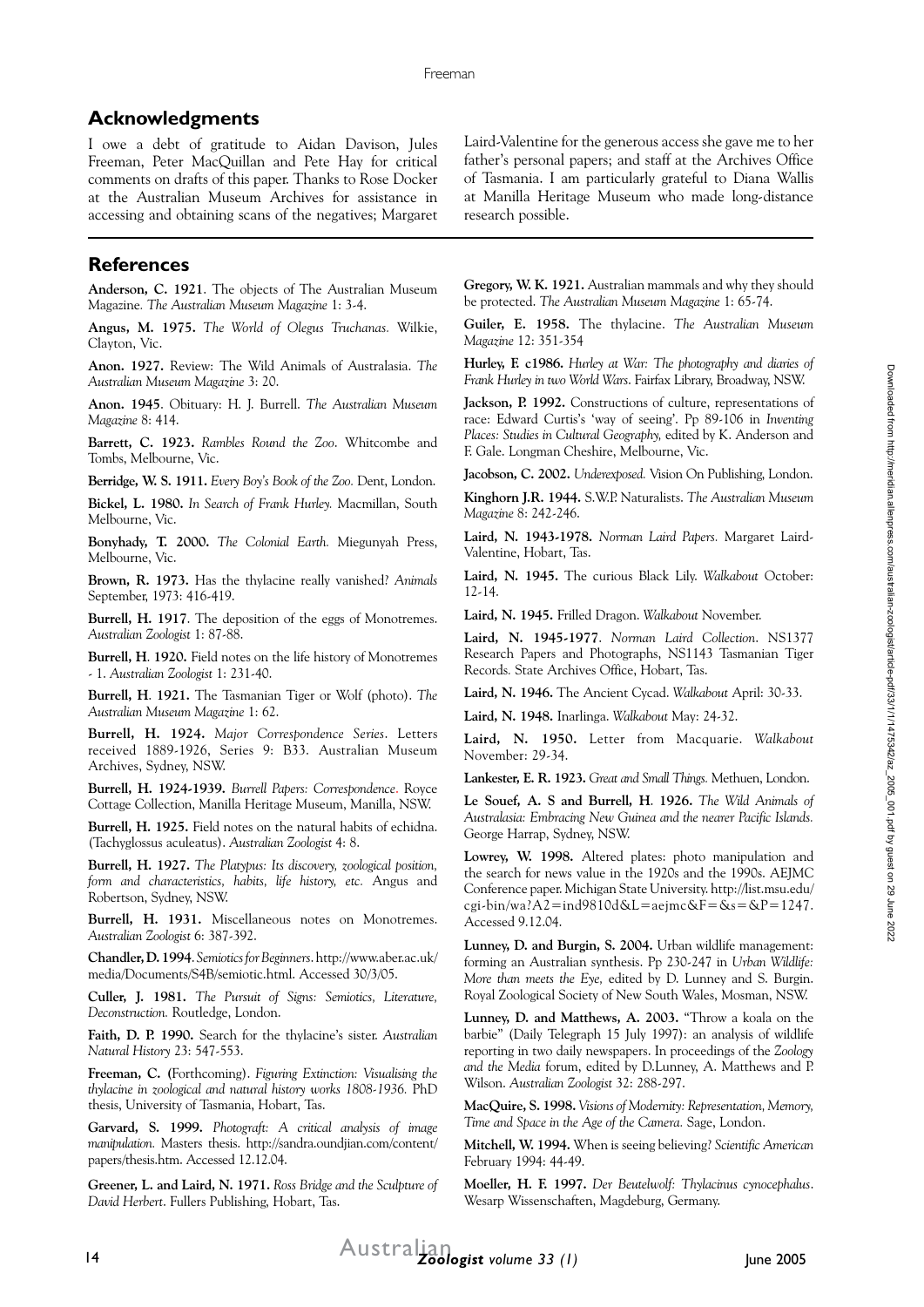**Moyal, A. 2001.** *Platypus: The extraordinary story of how a curious creature baffled the world.* Allen and Unwin, Crows Nest, NSW.

**Newhall, B. 1980.** *Photography: Essays and Images: Illustrated readings in the history of photography*. The Museum of Modern Art, New York.

**O'Keefe, D. 1986.** *Hurley at War: The photography and diaries of Frank Hurley in two World Wars*. Fairfax Library, Broadway, NSW.

**Paddle, R. 1993.** Thylacines associated with the Royal Zoological Society of New South Wales. *Australian Zoologist* 29: 97-101.

**Paddle, R. 2000.** *The Last Tasmanian Tiger: The history and extinction of the thylacine.* Cambridge U. P., Cambridge, UK.

**Richin, F. 1990.** Photojournalism in the age of computers. Pp 28-37 in *The Critical Image: Essays on Contemporary Photography*  edited by C. Squiers. Bay Press, Seattle, USA.

**Sharland. M.S.R. 1938.** In search of the Thylacine. *Proceedings of the Royal Society of NSW* 1938-1939: 20-38.

**Simpson, L. 1993.** The Lying Eye. *The Age Magazine* Melbourne 31 July, 1993: 21-2.

**Snyder, J. 1994.** Territorial Photography. Pp 175-201 in *Landscape and Power*, edited by W. J. T. Mitchell. Univ. of Chicago Press, Chicago, USA.

**Sontag, S. 1977.** *On Photography*. Dell, New York.

**Talbot, W. H. F. 1839.** Some Account of the Art of Photogenic Drawing, or, The Process by Which Natural Objects May be

Made to Delineate Themselves without the Aid of the Artist's Pencil. Pp 23-31 in *Photography: Essays and Images: Illustrated readings in the history of photography*, edited by B. Newhall. The Museum of Modern Art, New York.

**Thomson, J. 1999.** *Hurley's Australia: Myth, Dream, Reality*. National Library of Australia, Canberra, ACT.

**Thwaites, T., Davis, L. and Mules, W. 1994.** *Tools for Cultural Studies: An introduction*. Macmillan, South Melbourne, Vic.

**Troughton, E. 1943.** The kangaroo Family: Rat kangaroos, I. *The Australian Museum Magazine* 8: 171-175.

**Troughton, E. 1944.** The kangaroo Family: Rat kangaroos, II. *The Australian Museum Magazine* 8: 204-209.

**Walsh, G. P. 1979.** Burrell, Henry James in *Australian Dictionary of Biography* vol. **7** edited by B. Nairn and G. Searle. Melbourne U. P., Melbourne, Vic.

**Whitely, G. P. 1973.** I remember the thylacine. *Koolewong* **2**: 10-12.

**Wollen, P. 1989.** Fire and Ice. In *Other than Itself: Writing photography,* edited by Berger, John X and Richon, Olivier. Corner House Publications, Manchester, UK.

**Wright, C. 2003.** Supple Bodies: The Papua New Guinea photographs of Captain Francis R. Barton 1899-1907. Pp 146- 169 in *Photography's Other Histories*, edited by C. Pinney and N. Peterson. Duke University Press, Durham/London.

## **Postscript**

There are two prints of a thylacine in the Harry Burrell Collection (Series 392) in the Australian Museum Archives that seem unconnected with the glass plate negatives discussed in the paper "Is this picture worth a thousand words?" as they have a completely different background. To my knowledge, they have never been published and may be of interest to those involved in the history of the thylacine and zoological history generally.

As they are prints, rather than negatives, someone other than Burrell may have taken them. Examination by a photographic expert may supply an approximate date of production. The thylacines in both photographs are shown in profile in front of a white wall with tussocks of grass in raised heaps of earth on what appears to be a concrete floor. The closed door to the right is slightly dirty and damaged. When scans of the photographs are enlarged on a computer screen, it is apparent that on the left portion of the white wall the shadow of wire mesh is just visible, implying this is a zoo enclosure. In one of the photographs, V8223, the tip of the animal's tail appears to be missing.

This blunt tail prompted me to compare the photograph with one by A.F. Bassett Hull that illustrates Sharland's paper in the *Proceedings of the Royal Society of NSW,* 1938-39. The animal in that blurry photograph also appears to have the tip of its tail missing, however, the photograph seems to have been retouched to ensure the shape of the tail stands out against a dark wall immediately behind the animal. It

cannot be discounted, then, that the tail has been outlined incorrectly. As far as can be discerned, the enclosure in the photograph also has a concrete floor and a portion of the wall jutting out, as it does in the photograph in Burrell's collection. In the distance, rectangular wire mesh is apparent, changing angle at the roofline. According to Robert Paddle (pers. comm. 2004), Bassett Hull's photograph was taken at Taronga Zoo of the last thylacine held by the Royal Zoological Society of NSW. However, it is *not* the thylacine that had its tail bitten off by the puma in the cage next door (Paddle 1993) as a photograph taken by Gilbert Whitely (Australian Museum Archives, Gilbert Whitley papers: series 139), referred to in his article "I remember the thylacine"(1973), shows an animal with a much shorter tail.

Was the photograph taken at Taronga Park Zoo? If this is not the thylacine with the bitten tail that died in 1923, did it reside at the Zoo at another time? or was it photographed in different circumstances?

#### **References**

**Sharland. M.S.R. 1938.** In search of the Thylacine. *Proceedings of the Royal Society of NSW* 1938-1939: 20-38.

**Paddle, R. 1993.** Thylacines associated with the Royal Zoological Society of New South Wales. *Australian Zoologist* 29: 97-101.

**Whitely, G. P. 1973.** I remember the thylacine. *Koolewong* **2**: 10-12.